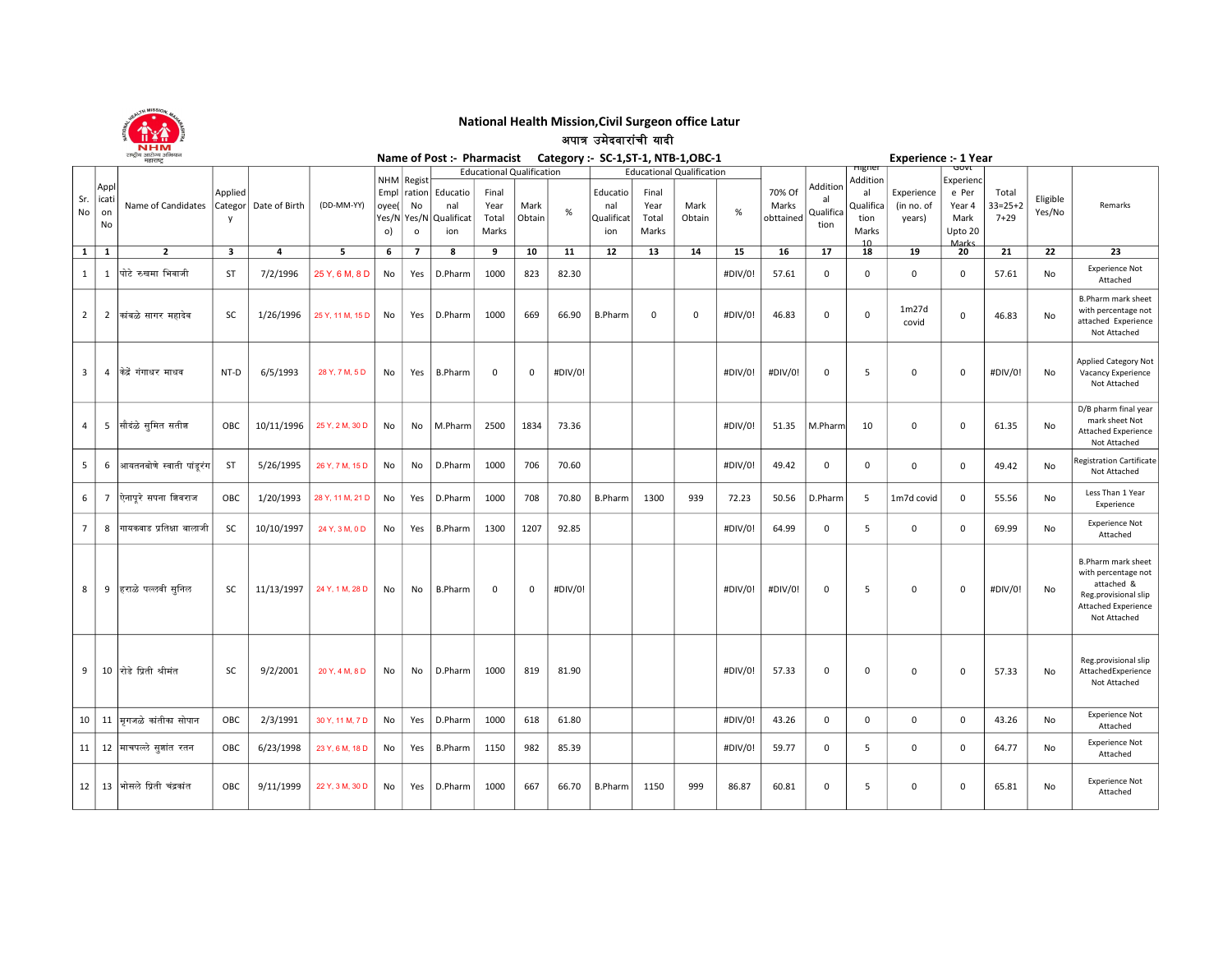|     |                   | राष्ट्रीय आरोज्य अभियान<br>महाराष्ट्र |            |               |                  |          |                |                 |                                  |        |       | Name of Post :- Pharmacist Category :- SC-1, ST-1, NTB-1, OBC-1 |       |                                  |         |           |           |                    | Experience :- 1 Year |                          |               |          |                                                                     |
|-----|-------------------|---------------------------------------|------------|---------------|------------------|----------|----------------|-----------------|----------------------------------|--------|-------|-----------------------------------------------------------------|-------|----------------------------------|---------|-----------|-----------|--------------------|----------------------|--------------------------|---------------|----------|---------------------------------------------------------------------|
|     |                   |                                       |            |               |                  |          | NHM Regist     |                 | <b>Educational Qualification</b> |        |       |                                                                 |       | <b>Educational Qualification</b> |         |           |           | migner<br>Addition |                      | <b>GOVT</b><br>Experienc |               |          |                                                                     |
|     | Appl              |                                       | Applied    |               |                  | Empl     |                | ration Educatio | Final                            |        |       | Educatio                                                        | Final |                                  |         | 70% Of    | Addition  | al                 | Experience           | e Per                    | Total         |          |                                                                     |
| Sr. | icat              | Name of Candidates                    | Categor    | Date of Birth | (DD-MM-YY)       | oyee(    | No             | nal             | Year                             | Mark   |       | nal                                                             | Year  | Mark                             |         | Marks     | al        | Qualifica          | (in no. of           | Year 4                   | $33 = 25 + 2$ | Eligible | Remarks                                                             |
| No  | on                |                                       | v          |               |                  | Yes/N    | Yes/N          | Qualificat      | Total                            | Obtain | $\%$  | Qualificat                                                      | Total | Obtain                           | $\%$    | obttained | Qualifica | tion               | years)               | Mark                     | $7 + 29$      | Yes/No   |                                                                     |
|     | No                |                                       |            |               |                  | $\circ)$ | $\mathsf{o}$   | ion             | Marks                            |        |       | ion                                                             | Marks |                                  |         |           | tion      | Marks              |                      | Upto 20                  |               |          |                                                                     |
|     |                   |                                       |            |               |                  |          |                |                 |                                  |        |       |                                                                 |       |                                  |         |           |           | 10                 |                      | Marks                    |               |          |                                                                     |
|     | $\mathbf{1}$<br>1 | $\overline{2}$                        | 3          | 4             | 5                | 6        | $\overline{7}$ | 8               | 9                                | 10     | 11    | 12                                                              | 13    | 14                               | 15      | 16        | 17        | 18                 | 19                   | 20                       | 21            | 22       | 23                                                                  |
|     | 13                | 14 बिडे किशोर शिवदासराव               | OBC        | 10/17/1999    | 22 Y, 2 M, 24 D  | No       | Yes            | D.Pharm         | 1000                             | 763    | 76.30 |                                                                 |       |                                  | #DIV/0! | 53.41     | 0         | 0                  | 0                    | 0                        | 53.41         | No       | NT-D cast certificate<br><b>Attached Experience</b><br>Not Attached |
|     | 14                | 16 दिपके महेंद्र नथजी                 | SC         | 9/6/1993      | 28 Y, 4 M, 4 D   | No       | Yes            | <b>B.Pharm</b>  | 820                              | 516    | 62.93 |                                                                 |       |                                  | #DIV/0! | 44.05     | M.Pharm   | 10                 | 4m22d<br>covid       | 0                        | 54.05         | No       | <b>Experience Not</b><br>Attached                                   |
|     | 15                | 17  अंकूश समाधान लक्ष्मण              | NT-B       | 1/1/1999      | 23 Y, 0 M, 9 D   | No       | Yes            | D.Pharm         | 1000                             | 655    | 65.50 |                                                                 |       |                                  | #DIV/0! | 45.85     | 0         | 0                  | 4m10d<br>covid       | $\mathbf 0$              | 45.85         | No       | <b>Experience Not</b><br>Attached                                   |
| 16  |                   | 19 गिटे रामभाऊ बबन                    | ST         | 4/5/1997      | 24 Y, 9 M, 5 D   | No       | Yes            | D.Pharm         | 1000                             | 685    | 68.50 |                                                                 |       |                                  | #DIV/0! | 47.95     | 0         | $\mathbf 0$        | 0                    | $\mathbf 0$              | 47.95         | No       | <b>Experience Not</b><br>Attached                                   |
| 17  |                   | 20 चोपणे किर्ती संजय                  | OBC        | 8/20/1994     | 27 Y, 4 M, 21 D  | No       | Yes            | D.Pharm         | 1000                             | 805    | 80.50 | <b>B.Pharm</b>                                                  | 1300  | 890                              | 68.46   | 56.35     | 0         | 5                  | 2m10d<br>covid       | 0                        | 61.35         | No       | less than one year exp.                                             |
|     | 18                | 21  हाळे श्रावण पंढरी                 | NT-C       | 6/12/1993     | 28 Y, 6 M, 29 D  | No       | Yes            | D.Pharm         | 1000                             | 520    | 52.00 |                                                                 |       |                                  | #DIV/0! | 36.40     | 0         | $\mathbf 0$        | 0                    | $\mathbf 0$              | 36.40         | No       | <b>Experience Not</b><br>Attached                                   |
|     | 19                | 23  धोंड वैभव रमेशराव                 | OBC        | 4/17/1995     | 26 Y, 8 M, 24 D  | No       | Yes            | D.Pharm         | 1000                             | 564    | 56.40 |                                                                 |       |                                  | #DIV/0! | 39.48     | 0         | $\mathbf 0$        | 4m11d<br>covid,      | 0                        | 39.48         | No       | <b>Experience Not</b><br>Attached                                   |
| 20  |                   | 24 कोळी निकीता शिवाजी                 | <b>SBC</b> | 8/13/1998     | 23 Y, 4 M, 28 D  | No       | Yes            | D.Pharm         | 1000                             | 566    | 56.60 |                                                                 |       |                                  | #DIV/0! | 39.62     | 0         | $\mathbf 0$        | 0                    | $\mathbf 0$              | 39.62         | No       | <b>Experience Not</b><br>Attached                                   |
| 21  |                   | 25 रिणदिवे अजिंक्य राजेश              | Maratha    | 6/10/1997     | 24 Y, 7 M, 0 D   | No       | Yes            | <b>B.Pharm</b>  | 1300                             | 684    | 52.62 |                                                                 |       |                                  | #DIV/0! | 36.83     | 0         | 5                  | 0                    | 0                        | 41.83         | No       | <b>Experience Not</b><br>Attached                                   |
|     | 22                | 26 तुंदारे किरण गणेश                  | SC         | 6/12/2000     | 21 Y, 6 M, 29 D  | No       | No             | D.Pharm         | 1000                             | 916    | 91.60 |                                                                 |       |                                  | #DIV/0! | 64.12     | 0         | 0                  | 0                    | 0                        | 64.12         | No       | <b>Experience Not</b><br>Attached                                   |
| 23  |                   | 27  पांचाळ मानेश्वर गोरख              | OBC        | 6/16/2000     | 21 Y, 6 M, 25 D  | No       | No             | D.Pharm         | 1000                             | 945    | 94.50 |                                                                 |       |                                  | #DIV/0! | 66.15     |           | $\mathbf 0$        |                      | $\mathbf 0$              | 66.15         | No       | <b>Experience Not</b><br>Attached                                   |
|     | 24                | 28 सोनकांबळे सूमेध नारायण             | SC         | 7/9/1995      | 26 Y, 6 M, 1 D   | No       | Yes            | D.Pharm         | 1000                             | 600    | 60.00 | <b>B.Pharm</b>                                                  | 1300  | 832                              | 64.00   | 42.00     | 0         | 5                  | 1m19d<br>covid       | 0                        | 47.00         | No       | <b>Experience Not</b><br>Attached                                   |
|     | 25                | 29  कोलपूसे मोनिका शिवाजी             | ST         | 8/16/1998     | 23 Y, 4 M, 25 D  | No       | Yes            | D.Pharm         | 1000                             | 565    | 56.50 |                                                                 |       |                                  | #DIV/0! | 39.55     | 0         | $\mathbf 0$        | 0                    | 0                        | 39.55         | No       | <b>Experience Not</b><br>Attached                                   |
|     | 26                | 30 डोिकणे वैष्णवी मंगल                | $NT-B$     | 1/26/1998     | 23 Y, 11 M, 15 D | No       | Yes            | D.Pharm         | 1000                             | 659    | 65.90 |                                                                 |       |                                  | #DIV/0! | 46.13     | 0         | $\mathbf 0$        | 0                    | 0                        | 46.13         | No       | <b>Experience Not</b><br>Attached                                   |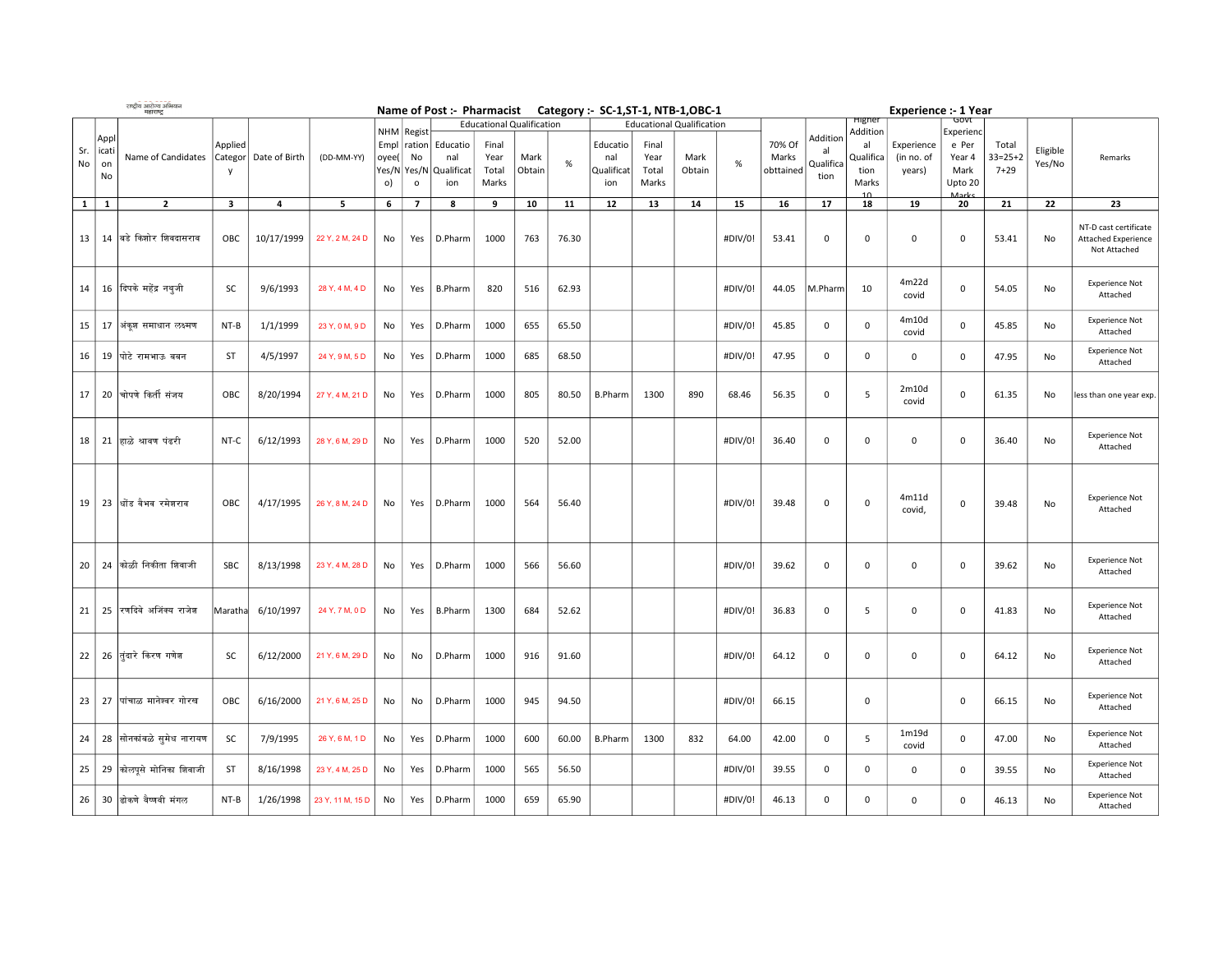|          |              | राष्ट्रीय आरोज्य अभियान<br>महाराष्ट्र        |            |                         |                  |           |                | Name of Post :- Pharmacist Category :- SC-1, ST-1, NTB-1, OBC-1 |                                  |        |       |                |       |                                  |         |           |              |               | <b>Experience :- 1 Year</b> |             |               |          |                                   |
|----------|--------------|----------------------------------------------|------------|-------------------------|------------------|-----------|----------------|-----------------------------------------------------------------|----------------------------------|--------|-------|----------------|-------|----------------------------------|---------|-----------|--------------|---------------|-----------------------------|-------------|---------------|----------|-----------------------------------|
|          |              |                                              |            |                         |                  |           |                |                                                                 | <b>Educational Qualification</b> |        |       |                |       | <b>Educational Qualification</b> |         |           |              | <b>Higher</b> |                             | ততথ         |               |          |                                   |
|          | Appl         |                                              |            |                         |                  |           | NHM Regist     |                                                                 |                                  |        |       |                |       |                                  |         |           | Addition     | Addition      |                             | Experienc   |               |          |                                   |
| Sr.      | icat         |                                              | Applied    |                         |                  | Empl      | ration         | Educatio                                                        | Final                            |        |       | Educatio       | Final |                                  |         | 70% Of    | al           | al            | Experience                  | e Per       | Total         | Eligible |                                   |
| No       | on           | Name of Candidates   Categor   Date of Birth |            |                         | (DD-MM-YY)       | oyee(     | No             | nal                                                             | Year                             | Mark   | $\%$  | nal            | Year  | Mark                             | %       | Marks     | Qualifica    | Qualifica     | (in no. of                  | Year 4      | $33 = 25 + 2$ | Yes/No   | Remarks                           |
|          | No           |                                              | y          |                         |                  |           |                | Yes/N Yes/N Qualificat                                          | Total                            | Obtain |       | Qualificat     | Total | Obtain                           |         | obttained | tion         | tion          | years)                      | Mark        | $7 + 29$      |          |                                   |
|          |              |                                              |            |                         |                  | $\circ)$  | $\circ$        | ion                                                             | Marks                            |        |       | ion            | Marks |                                  |         |           |              | Marks         |                             | Upto 20     |               |          |                                   |
|          |              | $\overline{\mathbf{2}}$                      |            |                         |                  |           |                |                                                                 |                                  |        |       |                |       |                                  |         |           | 17           | 10            |                             | Marks       |               |          |                                   |
| $1 \mid$ | $\mathbf{1}$ |                                              | 3          | $\overline{\mathbf{4}}$ | 5                | 6         | $\overline{7}$ | 8                                                               | 9                                | 10     | 11    | 12             | 13    | 14                               | 15      | 16        |              | 18            | 19                          | 20          | 21            | 22       | 23                                |
| 27       | 31           | शेळके मंगल रमेश                              | OBC        | 7/9/1985                | 36 Y, 6 M, 1 D   | No        | Yes            | D.Pharm                                                         | 1000                             | 428    | 42.80 |                |       |                                  | #DIV/0! | 29.96     | 0            | 0             | 0                           | $\mathsf 0$ | 29.96         | No       | <b>Experience Not</b><br>Attached |
|          |              | 28   32  गवळी सुदर्शन श्रीमंत                | SC         | 9/30/1988               | 33 Y, 3 M, 11 D  | No        | Yes            | D.Pharm                                                         | 1000                             | 574    | 57.40 | <b>B.Pharm</b> | 1300  | 760                              | 58.46   | 40.92     | 0            | 5             | 0                           | 0           | 45.92         | No       | <b>Experience Not</b><br>Attached |
| 29       | 33           | गोसावी सचिन महादेव                           | NT-B       | 2/17/1991               | 30 Y, 10 M, 24 D | No        | Yes            | <b>B.Pharm</b>                                                  | 2200                             | 1336   | 60.73 |                |       |                                  | #DIV/0! | 42.51     | $\mathbf 0$  | 5             | 2m covid                    | $\mathbf 0$ | 47.51         | No       | <b>Experience Not</b><br>Attached |
|          |              |                                              |            |                         |                  |           |                |                                                                 |                                  |        |       |                |       |                                  |         |           |              |               |                             |             |               |          | <b>Experience Not</b>             |
| 30       |              | 34  बर्गे अमोल उत्तम                         | ST         | 10/3/1994               | 27 Y, 3 M, 7 D   | No        | Yes            | D.Pharm                                                         | 1000                             | 621    | 62.10 |                |       |                                  | #DIV/0! | 43.47     | 0            | 0             | 0                           | 0           | 43.47         | No       | Attached                          |
|          |              | बारवाड ज्ञानेश्वर                            |            |                         |                  |           |                |                                                                 |                                  |        |       |                |       |                                  |         |           |              |               |                             |             |               |          | <b>Experience Not</b>             |
| 31       | 36           | नामदेवराव                                    | OBC        | 5/22/1997               | 24 Y, 7 M, 19 D  | No        | Yes            | <b>B.Pharm</b>                                                  | 1300                             | 1017   | 78.23 |                |       |                                  | #DIV/0! | 54.76     | $\mathsf 0$  | 5             | 0                           | $\mathsf 0$ | 59.76         | No       | Attached                          |
|          |              |                                              |            |                         |                  |           |                |                                                                 |                                  |        |       |                |       |                                  |         |           |              |               |                             |             |               |          |                                   |
|          |              | 32 37 महामूनी ऋषीकश महेश                     | OBC        | 5/31/1998               | 23 Y, 7 M, 10 D  | No        | Yes            | D.Pharm                                                         | 1000                             | 472    | 47.20 |                |       |                                  | #DIV/0! | 33.04     | 0            | 0             | 0                           | 0           | 33.04         | No       | <b>Experience Not</b><br>Attached |
| 33       |              | 38 सिमगे परमेश्वर महादेव                     | EWS        | 5/20/1992               | 29 Y, 7 M, 21 D  | No        | Yes            | D.Pharm                                                         | 1000                             | 501    | 50.10 |                |       |                                  | #DIV/0! | 35.07     | 0            | $\mathsf 0$   | 1y1m11d<br>covid            | 4           | 39.07         | No       | <b>Experience Not</b><br>Attached |
|          |              |                                              |            |                         |                  |           |                |                                                                 |                                  |        |       |                |       |                                  |         |           |              |               |                             |             |               |          |                                   |
| 34       |              | 39  भालेराव प्रशांत हरिदास                   |            | 9/2/2000                | 21 Y, 4 M, 8 D   | No        | Yes            | D.Pharm                                                         | 1000                             | 702    | 70.20 |                |       |                                  | #DIV/0! | 49.14     | 0            | $\mathbf 0$   | 0                           | $\mathbf 0$ | 49.14         | No       | <b>Experience Not</b>             |
|          |              |                                              |            |                         |                  |           |                |                                                                 |                                  |        |       |                |       |                                  |         |           |              |               |                             |             |               |          | Attached                          |
| 35       | 40           | मुंढे उमराव ज्ञानोबा                         | Open       | 4/16/1998               | 23 Y, 8 M, 25 D  | No        | Yes            | D.Pharm                                                         | 1000                             | 566    | 56.60 |                |       |                                  | #DIV/0! | 39.62     | 0            | 0             | 0                           | $\mathsf 0$ | 39.62         | No       | <b>Experience Not</b><br>Attached |
|          |              |                                              |            |                         |                  |           |                |                                                                 |                                  |        |       |                |       |                                  |         |           |              |               |                             |             |               |          | <b>Experience Not</b>             |
| 36       |              | 41 सिरसाठे प्रकाश रामराव                     | SC         | 12/20/1986              | 35 Y, 0 M, 21 D  | No        | Yes            | D.Pharm                                                         | 1000                             | 592    | 59.20 |                |       |                                  | #DIV/0! | 41.44     | 0            | 0             | 0                           | 0           | 41.44         | No       | Attached                          |
| 37       |              | 42 शिंदे विजयश्री गोविंद                     | SC         | 10/5/1992               | 29 Y, 3 M, 5 D   | No        | Yes            | D.Pharm                                                         | 1000                             | 913    | 91.30 |                |       |                                  | #DIV/0! | 63.91     | 0            | 0             | 0                           | $\mathbf 0$ | 63.91         | No       | <b>Experience Not</b>             |
|          |              |                                              |            |                         |                  |           |                |                                                                 |                                  |        |       |                |       |                                  |         |           |              |               |                             |             |               |          | Attached                          |
| 38       | 43           | रडडेवाड गोवर्धन<br>धोंडीराम                  | ST         | 9/12/2000               | 21 Y, 3 M, 29 D  | No        | Yes            | D.Pharm                                                         | 1000                             | 944    | 94.40 |                |       |                                  | #DIV/0! | 66.08     | 0            | 0             | 0                           | 0           | 66.08         | No       | <b>Experience Not</b><br>Attached |
| 39       |              | 44 स्वामी अक्षय अशोक                         | OBC        | 7/28/1996               | 25 Y, 5 M, 13 D  | No        | Yes            | <b>B.Pharm</b>                                                  | 1300                             | 1081   | 83.15 |                |       |                                  | #DIV/0! | 58.21     | 0            | 5             | 0                           | 0           | 63.21         | No       | <b>Experience Not</b><br>Attached |
| 40       | 45           | उडते सिध्दांत प्रभाकर                        | ST         | 9/4/1995                | 26 Y, 4 M, 6 D   | No        | Yes            | D.Pharm                                                         | 1000                             | 534    | 53.40 |                |       |                                  | #DIV/0! | 37.38     | 0            | 0             | 2m covid                    | 0           | 37.38         | No       | <b>Experience Not</b><br>Attached |
| 41       |              | 46 कोले हर्षवर्धन महादेव                     | <b>SBC</b> | 12/24/1993              | 28 Y, 0 M, 17 D  | <b>No</b> | Yes            | B.Pharm                                                         | 2200                             | 1347   | 61.23 |                |       |                                  | #DIV/0! | 42.86     | $\mathbf{0}$ | 5             | 0                           | $\mathbf 0$ | 47.86         | No       | <b>Experience Not</b>             |
|          |              |                                              |            |                         |                  |           |                |                                                                 |                                  |        |       |                |       |                                  |         |           |              |               |                             |             |               |          | Attached                          |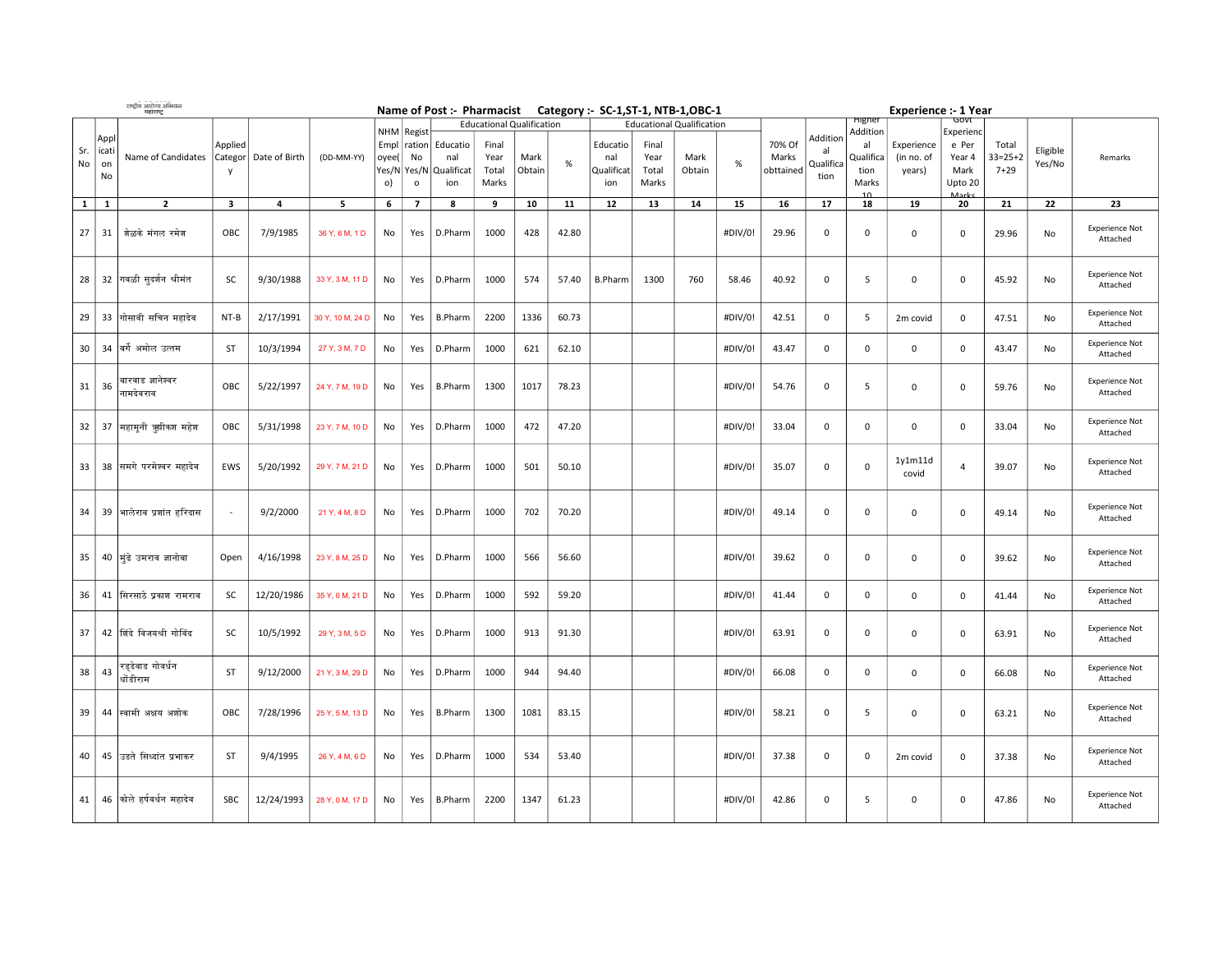| <b>Educational Qualification</b><br><b>Educational Qualification</b><br>Addition<br>NHM Regist<br>Experienc<br>Addition<br>Appl<br>70% Of<br>Educatio<br>Applied<br>Empl<br>ration<br>Educatio<br>Final<br>Final<br>Experience<br>e Per<br>Total<br>al<br>Sr.<br>icat<br>Eligible<br>al<br>$33 = 25 + 2$<br>Name of Candidates<br>Date of Birth<br>(DD-MM-YY)<br>Qualifica<br>Categor<br>No<br>Year<br>Mark<br>Year<br>Mark<br>Marks<br>(in no. of<br>Year 4<br>Remarks<br>oyee<br>nal<br>nal<br>$\%$<br>$\%$<br>Qualifica<br>No<br>Yes/No<br>on<br>Obtain<br>Qualificat<br>Qualificat<br>Total<br>Obtain<br>obttained<br>$7 + 29$<br>Yes/N<br>Yes/N<br>Total<br>tion<br>years)<br>Mark<br><b>y</b><br>No<br>tion<br>Marks<br>ion<br>Marks<br>Marks<br>Upto 20<br>$\circ)$<br>ion<br>$\circ$<br>10<br>Marks<br>$\overline{2}$<br>5<br>13<br>14<br>15<br>17<br>19<br>22<br>23<br>$\mathbf{1}$<br>1<br>3<br>4<br>6<br>$\overline{7}$<br>8<br>9<br>10<br>11<br>12<br>16<br>18<br>20<br>21<br><b>Experience Not</b><br>कोले प्रिंयका माणिक<br>42<br>47<br>SBC<br>7/3/1996<br>25 Y, 6 M, 7 D<br><b>B.Pharm</b><br>2000<br>1204<br>60.20<br>#DIV/0!<br>42.14<br>$\mathsf 0$<br>5<br>0<br>No<br>Yes<br>0<br>47.14<br>No<br>Attached<br>1y1m5d<br><b>Experience Not</b><br>48  गाडेकर सुदर्शन दिनकराव<br>6/2/1991<br>737<br>52.22<br>0<br>5<br>43<br>OBC<br>30 Y, 7 M, 8 D<br>No<br>Yes<br>D.Pharm<br>1000<br>746<br>74.60<br><b>B.Pharm</b><br>1200<br>61.42<br>4<br>61.22<br>No<br>Attached<br>covid<br><b>Experience Not</b><br>कांबळे संध्या किशोर<br>11/10/1999<br>44<br>49<br>SC<br>22 Y, 2 M, 0 D<br><b>No</b><br>Yes<br>D.Pharm<br>1000<br>717<br>71.70<br>#DIV/0!<br>50.19<br>0<br>$\Omega$<br>0<br>$\mathbf 0$<br>50.19<br>No<br>Attached<br><b>Experience Not</b><br>गरमे सुप्रिया यलबा<br>50<br>4/24/1999<br>5<br>45<br>OBC<br>22 Y, 8 M, 17 D<br>No<br>Yes<br><b>B.Pharm</b><br>1150<br>1073<br>93.30<br>#DIV/0!<br>65.31<br>$\mathbf{0}$<br>0<br>$\mathbf 0$<br>70.31<br>No<br>Attached<br>2M14D<br><b>Experience Not</b><br>51 सिगर योगेश संजय<br>OBC<br>11/8/1999<br>22 Y, 2 M, 2 D<br>D.Pharm<br>1000<br>886<br>88.60<br>#DIV/0!<br>62.02<br>0<br>0<br>46<br>No<br>No<br>$\mathbf 0$<br>62.02<br>No<br>Attached<br>covid<br><b>Experience Not</b><br>52  सुर्यवंशी विष्णु प्रभाकर<br>9/19/1996<br>1000<br>51.50<br>0<br>47<br>OBC<br>25 Y, 3 M, 22 D<br>D.Pharm<br>515<br>#DIV/0!<br>36.05<br>0<br>No<br>Yes<br>0<br>$\mathbf 0$<br>36.05<br>No<br>Attached<br><b>Experience Not</b><br>53 सातपते अश्रुता मुकेश<br>SC<br>7/10/1999<br>1000<br>943<br>94.30<br>#DIV/0!<br>66.01<br>0<br>0<br>48<br>22 Y, 6 M, 0 D<br>No<br>Yes<br>D.Pharm<br>0<br>$\mathbf 0$<br>66.01<br>No<br>Attached<br><b>Experience Not</b><br>54  पौळ आकाश बंड्<br>SC<br>2/6/2000<br>21 Y, 11 M, 4 D<br>1000<br>#DIV/0!<br>0<br>0<br>49<br>No<br>Yes<br>D.Pharm<br>825<br>82.50<br>57.75<br>0<br>$\mathbf 0$<br>57.75<br>No<br>Attached<br><b>Experience Not</b><br>55 मिढे पुष्पलता श्रीमंत<br>6/10/1996<br>50<br>ST<br>25 Y, 7 M, 0 D<br>No<br>Yes<br>D.Pharm<br>1000<br>676<br>67.60<br>#DIV/0!<br>47.32<br>0<br>0<br>0<br>0<br>47.32<br>No<br>Attached<br><b>Experience Not</b><br>चव्हाण अंबादास किशन<br>56<br>11/10/1995<br>62.54<br>5<br>0<br>51<br>$NT-B$<br>26 Y, 2 M, 0 D<br>No<br>Yes<br><b>B.Pharm</b><br>1300<br>813<br>#DIV/0!<br>43.78<br>0<br>$\mathbf 0$<br>48.78<br>No<br>Attached<br><b>Experience Not</b><br>57<br>पांचाळ वैभव गणेश<br>6/5/1998<br>80.54<br>#DIV/0!<br>0<br>5<br>52<br>OBC<br>1300<br>1047<br>56.38<br>23 Y, 7 M, 5 D<br>No<br>Yes<br>B.Pharm<br>0<br>$\mathbf 0$<br>61.38<br>No<br>Attached<br><b>Experience Not</b><br> भारती नितीन शिवराम<br>58<br>53<br>$NT-B$<br>10/8/1988<br>33 Y, 3 M, 2 D<br>D.Pharm<br>1000<br>560<br>56.00<br>#DIV/0!<br>39.20<br>0<br>0<br>0<br>$\mathbf 0$<br>No<br>Yes<br>39.20<br>No<br>Attached<br><b>Experience Not</b><br>59 निखाटे सुरेंद्र शामराव<br>6/6/1991<br>0<br>0<br>54<br>SC<br>30 Y, 7 M, 4 D<br>No<br>Yes<br>D.Pharm<br>1000<br>532<br>53.20<br>#DIV/0!<br>37.24<br>0<br>0<br>37.24<br>No<br>Attached<br><b>Experience Not</b><br>SC<br>4/9/1990<br>982<br>55<br>60<br> हजारे राकेश व्यंकटेश<br>1000<br>533<br>53.30<br><b>B.Pharm</b><br>1300<br>75.54<br>52.88<br>0<br>5<br>31 Y, 9 M, 1 D<br>No<br>Yes<br>D.Pharm<br>0<br>$\mathbf 0$<br>57.88<br>No<br>Attached<br><b>Experience Not</b><br> कांबळे अमोल नारायण<br>56<br>61<br>SC<br>8/30/2001<br>20 Y, 4 M, 11 D<br>D.Pharm<br>1000<br>951<br>#DIV/0!<br>0<br>0<br>0<br>$\mathbf 0$<br>No<br>Yes<br>95.10<br>66.57<br>66.57<br>No<br>Attached<br><b>Experience Not</b><br>62<br>सिरवसे दत्ता गाणपत<br>6/15/1988<br>1300<br>701<br>#DIV/0!<br>57<br>NT-C<br>33 Y, 6 M, 26 D<br><b>B.Pharm</b><br>53.92<br>37.75<br>No<br>Yes<br>M.Pharm<br>10<br>0<br>0<br>47.75<br>No<br>Attached<br><b>Experience Not</b><br>∣गायकवाड प्रतिक भिवाजी<br>SC<br>6/13/2001<br>D.Pharm<br>1000<br>#DIV/0!<br>0<br>0<br>0<br>58<br>63<br>20 Y, 6 M, 28 D<br>865<br>86.50<br>60.55<br>0<br>60.55<br>No<br>Yes<br>No<br>Attached<br><b>Experience Not</b><br>59   64  स्वामी सौरभ गुरुबसय्या<br>SC<br>12/2/1998<br>23 Y, 1 M, 8 D<br>D.Pharm<br>1000<br>478<br>47.80<br>#DIV/0!<br>0<br>0<br>$\mathbf 0$<br>No<br>Yes<br>33.46<br>0<br>33.46<br>No<br>Attached |  | राष्ट्रीय आरोज्य अभियान<br>महाराष्ट्र |  |  | Name of Post :- Pharmacist Category :- SC-1, ST-1, NTB-1, OBC-1 |  |  |  |  |        | <b>Experience :- 1 Year</b> |     |  |  |
|-------------------------------------------------------------------------------------------------------------------------------------------------------------------------------------------------------------------------------------------------------------------------------------------------------------------------------------------------------------------------------------------------------------------------------------------------------------------------------------------------------------------------------------------------------------------------------------------------------------------------------------------------------------------------------------------------------------------------------------------------------------------------------------------------------------------------------------------------------------------------------------------------------------------------------------------------------------------------------------------------------------------------------------------------------------------------------------------------------------------------------------------------------------------------------------------------------------------------------------------------------------------------------------------------------------------------------------------------------------------------------------------------------------------------------------------------------------------------------------------------------------------------------------------------------------------------------------------------------------------------------------------------------------------------------------------------------------------------------------------------------------------------------------------------------------------------------------------------------------------------------------------------------------------------------------------------------------------------------------------------------------------------------------------------------------------------------------------------------------------------------------------------------------------------------------------------------------------------------------------------------------------------------------------------------------------------------------------------------------------------------------------------------------------------------------------------------------------------------------------------------------------------------------------------------------------------------------------------------------------------------------------------------------------------------------------------------------------------------------------------------------------------------------------------------------------------------------------------------------------------------------------------------------------------------------------------------------------------------------------------------------------------------------------------------------------------------------------------------------------------------------------------------------------------------------------------------------------------------------------------------------------------------------------------------------------------------------------------------------------------------------------------------------------------------------------------------------------------------------------------------------------------------------------------------------------------------------------------------------------------------------------------------------------------------------------------------------------------------------------------------------------------------------------------------------------------------------------------------------------------------------------------------------------------------------------------------------------------------------------------------------------------------------------------------------------------------------------------------------------------------------------------------------------------------------------------------------------------------------------------------------------------------------------------------------------------------------------------------------------------------------------------------------------------------------------------------------------------------------------------------------------------------------------------------------------------------------------------------------------------------------------------------------------------------------------------------------------------------------------------------------------------------------------------------------------------------------------------------------------------------------------------------------------------------------------------------------------------------------------------------------------------------------------------------------------------------------------------------------------------------------------------------------------------------------------------------------------------------------------------------------|--|---------------------------------------|--|--|-----------------------------------------------------------------|--|--|--|--|--------|-----------------------------|-----|--|--|
|                                                                                                                                                                                                                                                                                                                                                                                                                                                                                                                                                                                                                                                                                                                                                                                                                                                                                                                                                                                                                                                                                                                                                                                                                                                                                                                                                                                                                                                                                                                                                                                                                                                                                                                                                                                                                                                                                                                                                                                                                                                                                                                                                                                                                                                                                                                                                                                                                                                                                                                                                                                                                                                                                                                                                                                                                                                                                                                                                                                                                                                                                                                                                                                                                                                                                                                                                                                                                                                                                                                                                                                                                                                                                                                                                                                                                                                                                                                                                                                                                                                                                                                                                                                                                                                                                                                                                                                                                                                                                                                                                                                                                                                                                                                                                                                                                                                                                                                                                                                                                                                                                                                                                                                                                                                             |  |                                       |  |  |                                                                 |  |  |  |  | migner |                             | ততথ |  |  |
|                                                                                                                                                                                                                                                                                                                                                                                                                                                                                                                                                                                                                                                                                                                                                                                                                                                                                                                                                                                                                                                                                                                                                                                                                                                                                                                                                                                                                                                                                                                                                                                                                                                                                                                                                                                                                                                                                                                                                                                                                                                                                                                                                                                                                                                                                                                                                                                                                                                                                                                                                                                                                                                                                                                                                                                                                                                                                                                                                                                                                                                                                                                                                                                                                                                                                                                                                                                                                                                                                                                                                                                                                                                                                                                                                                                                                                                                                                                                                                                                                                                                                                                                                                                                                                                                                                                                                                                                                                                                                                                                                                                                                                                                                                                                                                                                                                                                                                                                                                                                                                                                                                                                                                                                                                                             |  |                                       |  |  |                                                                 |  |  |  |  |        |                             |     |  |  |
|                                                                                                                                                                                                                                                                                                                                                                                                                                                                                                                                                                                                                                                                                                                                                                                                                                                                                                                                                                                                                                                                                                                                                                                                                                                                                                                                                                                                                                                                                                                                                                                                                                                                                                                                                                                                                                                                                                                                                                                                                                                                                                                                                                                                                                                                                                                                                                                                                                                                                                                                                                                                                                                                                                                                                                                                                                                                                                                                                                                                                                                                                                                                                                                                                                                                                                                                                                                                                                                                                                                                                                                                                                                                                                                                                                                                                                                                                                                                                                                                                                                                                                                                                                                                                                                                                                                                                                                                                                                                                                                                                                                                                                                                                                                                                                                                                                                                                                                                                                                                                                                                                                                                                                                                                                                             |  |                                       |  |  |                                                                 |  |  |  |  |        |                             |     |  |  |
|                                                                                                                                                                                                                                                                                                                                                                                                                                                                                                                                                                                                                                                                                                                                                                                                                                                                                                                                                                                                                                                                                                                                                                                                                                                                                                                                                                                                                                                                                                                                                                                                                                                                                                                                                                                                                                                                                                                                                                                                                                                                                                                                                                                                                                                                                                                                                                                                                                                                                                                                                                                                                                                                                                                                                                                                                                                                                                                                                                                                                                                                                                                                                                                                                                                                                                                                                                                                                                                                                                                                                                                                                                                                                                                                                                                                                                                                                                                                                                                                                                                                                                                                                                                                                                                                                                                                                                                                                                                                                                                                                                                                                                                                                                                                                                                                                                                                                                                                                                                                                                                                                                                                                                                                                                                             |  |                                       |  |  |                                                                 |  |  |  |  |        |                             |     |  |  |
|                                                                                                                                                                                                                                                                                                                                                                                                                                                                                                                                                                                                                                                                                                                                                                                                                                                                                                                                                                                                                                                                                                                                                                                                                                                                                                                                                                                                                                                                                                                                                                                                                                                                                                                                                                                                                                                                                                                                                                                                                                                                                                                                                                                                                                                                                                                                                                                                                                                                                                                                                                                                                                                                                                                                                                                                                                                                                                                                                                                                                                                                                                                                                                                                                                                                                                                                                                                                                                                                                                                                                                                                                                                                                                                                                                                                                                                                                                                                                                                                                                                                                                                                                                                                                                                                                                                                                                                                                                                                                                                                                                                                                                                                                                                                                                                                                                                                                                                                                                                                                                                                                                                                                                                                                                                             |  |                                       |  |  |                                                                 |  |  |  |  |        |                             |     |  |  |
|                                                                                                                                                                                                                                                                                                                                                                                                                                                                                                                                                                                                                                                                                                                                                                                                                                                                                                                                                                                                                                                                                                                                                                                                                                                                                                                                                                                                                                                                                                                                                                                                                                                                                                                                                                                                                                                                                                                                                                                                                                                                                                                                                                                                                                                                                                                                                                                                                                                                                                                                                                                                                                                                                                                                                                                                                                                                                                                                                                                                                                                                                                                                                                                                                                                                                                                                                                                                                                                                                                                                                                                                                                                                                                                                                                                                                                                                                                                                                                                                                                                                                                                                                                                                                                                                                                                                                                                                                                                                                                                                                                                                                                                                                                                                                                                                                                                                                                                                                                                                                                                                                                                                                                                                                                                             |  |                                       |  |  |                                                                 |  |  |  |  |        |                             |     |  |  |
|                                                                                                                                                                                                                                                                                                                                                                                                                                                                                                                                                                                                                                                                                                                                                                                                                                                                                                                                                                                                                                                                                                                                                                                                                                                                                                                                                                                                                                                                                                                                                                                                                                                                                                                                                                                                                                                                                                                                                                                                                                                                                                                                                                                                                                                                                                                                                                                                                                                                                                                                                                                                                                                                                                                                                                                                                                                                                                                                                                                                                                                                                                                                                                                                                                                                                                                                                                                                                                                                                                                                                                                                                                                                                                                                                                                                                                                                                                                                                                                                                                                                                                                                                                                                                                                                                                                                                                                                                                                                                                                                                                                                                                                                                                                                                                                                                                                                                                                                                                                                                                                                                                                                                                                                                                                             |  |                                       |  |  |                                                                 |  |  |  |  |        |                             |     |  |  |
|                                                                                                                                                                                                                                                                                                                                                                                                                                                                                                                                                                                                                                                                                                                                                                                                                                                                                                                                                                                                                                                                                                                                                                                                                                                                                                                                                                                                                                                                                                                                                                                                                                                                                                                                                                                                                                                                                                                                                                                                                                                                                                                                                                                                                                                                                                                                                                                                                                                                                                                                                                                                                                                                                                                                                                                                                                                                                                                                                                                                                                                                                                                                                                                                                                                                                                                                                                                                                                                                                                                                                                                                                                                                                                                                                                                                                                                                                                                                                                                                                                                                                                                                                                                                                                                                                                                                                                                                                                                                                                                                                                                                                                                                                                                                                                                                                                                                                                                                                                                                                                                                                                                                                                                                                                                             |  |                                       |  |  |                                                                 |  |  |  |  |        |                             |     |  |  |
|                                                                                                                                                                                                                                                                                                                                                                                                                                                                                                                                                                                                                                                                                                                                                                                                                                                                                                                                                                                                                                                                                                                                                                                                                                                                                                                                                                                                                                                                                                                                                                                                                                                                                                                                                                                                                                                                                                                                                                                                                                                                                                                                                                                                                                                                                                                                                                                                                                                                                                                                                                                                                                                                                                                                                                                                                                                                                                                                                                                                                                                                                                                                                                                                                                                                                                                                                                                                                                                                                                                                                                                                                                                                                                                                                                                                                                                                                                                                                                                                                                                                                                                                                                                                                                                                                                                                                                                                                                                                                                                                                                                                                                                                                                                                                                                                                                                                                                                                                                                                                                                                                                                                                                                                                                                             |  |                                       |  |  |                                                                 |  |  |  |  |        |                             |     |  |  |
|                                                                                                                                                                                                                                                                                                                                                                                                                                                                                                                                                                                                                                                                                                                                                                                                                                                                                                                                                                                                                                                                                                                                                                                                                                                                                                                                                                                                                                                                                                                                                                                                                                                                                                                                                                                                                                                                                                                                                                                                                                                                                                                                                                                                                                                                                                                                                                                                                                                                                                                                                                                                                                                                                                                                                                                                                                                                                                                                                                                                                                                                                                                                                                                                                                                                                                                                                                                                                                                                                                                                                                                                                                                                                                                                                                                                                                                                                                                                                                                                                                                                                                                                                                                                                                                                                                                                                                                                                                                                                                                                                                                                                                                                                                                                                                                                                                                                                                                                                                                                                                                                                                                                                                                                                                                             |  |                                       |  |  |                                                                 |  |  |  |  |        |                             |     |  |  |
|                                                                                                                                                                                                                                                                                                                                                                                                                                                                                                                                                                                                                                                                                                                                                                                                                                                                                                                                                                                                                                                                                                                                                                                                                                                                                                                                                                                                                                                                                                                                                                                                                                                                                                                                                                                                                                                                                                                                                                                                                                                                                                                                                                                                                                                                                                                                                                                                                                                                                                                                                                                                                                                                                                                                                                                                                                                                                                                                                                                                                                                                                                                                                                                                                                                                                                                                                                                                                                                                                                                                                                                                                                                                                                                                                                                                                                                                                                                                                                                                                                                                                                                                                                                                                                                                                                                                                                                                                                                                                                                                                                                                                                                                                                                                                                                                                                                                                                                                                                                                                                                                                                                                                                                                                                                             |  |                                       |  |  |                                                                 |  |  |  |  |        |                             |     |  |  |
|                                                                                                                                                                                                                                                                                                                                                                                                                                                                                                                                                                                                                                                                                                                                                                                                                                                                                                                                                                                                                                                                                                                                                                                                                                                                                                                                                                                                                                                                                                                                                                                                                                                                                                                                                                                                                                                                                                                                                                                                                                                                                                                                                                                                                                                                                                                                                                                                                                                                                                                                                                                                                                                                                                                                                                                                                                                                                                                                                                                                                                                                                                                                                                                                                                                                                                                                                                                                                                                                                                                                                                                                                                                                                                                                                                                                                                                                                                                                                                                                                                                                                                                                                                                                                                                                                                                                                                                                                                                                                                                                                                                                                                                                                                                                                                                                                                                                                                                                                                                                                                                                                                                                                                                                                                                             |  |                                       |  |  |                                                                 |  |  |  |  |        |                             |     |  |  |
|                                                                                                                                                                                                                                                                                                                                                                                                                                                                                                                                                                                                                                                                                                                                                                                                                                                                                                                                                                                                                                                                                                                                                                                                                                                                                                                                                                                                                                                                                                                                                                                                                                                                                                                                                                                                                                                                                                                                                                                                                                                                                                                                                                                                                                                                                                                                                                                                                                                                                                                                                                                                                                                                                                                                                                                                                                                                                                                                                                                                                                                                                                                                                                                                                                                                                                                                                                                                                                                                                                                                                                                                                                                                                                                                                                                                                                                                                                                                                                                                                                                                                                                                                                                                                                                                                                                                                                                                                                                                                                                                                                                                                                                                                                                                                                                                                                                                                                                                                                                                                                                                                                                                                                                                                                                             |  |                                       |  |  |                                                                 |  |  |  |  |        |                             |     |  |  |
|                                                                                                                                                                                                                                                                                                                                                                                                                                                                                                                                                                                                                                                                                                                                                                                                                                                                                                                                                                                                                                                                                                                                                                                                                                                                                                                                                                                                                                                                                                                                                                                                                                                                                                                                                                                                                                                                                                                                                                                                                                                                                                                                                                                                                                                                                                                                                                                                                                                                                                                                                                                                                                                                                                                                                                                                                                                                                                                                                                                                                                                                                                                                                                                                                                                                                                                                                                                                                                                                                                                                                                                                                                                                                                                                                                                                                                                                                                                                                                                                                                                                                                                                                                                                                                                                                                                                                                                                                                                                                                                                                                                                                                                                                                                                                                                                                                                                                                                                                                                                                                                                                                                                                                                                                                                             |  |                                       |  |  |                                                                 |  |  |  |  |        |                             |     |  |  |
|                                                                                                                                                                                                                                                                                                                                                                                                                                                                                                                                                                                                                                                                                                                                                                                                                                                                                                                                                                                                                                                                                                                                                                                                                                                                                                                                                                                                                                                                                                                                                                                                                                                                                                                                                                                                                                                                                                                                                                                                                                                                                                                                                                                                                                                                                                                                                                                                                                                                                                                                                                                                                                                                                                                                                                                                                                                                                                                                                                                                                                                                                                                                                                                                                                                                                                                                                                                                                                                                                                                                                                                                                                                                                                                                                                                                                                                                                                                                                                                                                                                                                                                                                                                                                                                                                                                                                                                                                                                                                                                                                                                                                                                                                                                                                                                                                                                                                                                                                                                                                                                                                                                                                                                                                                                             |  |                                       |  |  |                                                                 |  |  |  |  |        |                             |     |  |  |
|                                                                                                                                                                                                                                                                                                                                                                                                                                                                                                                                                                                                                                                                                                                                                                                                                                                                                                                                                                                                                                                                                                                                                                                                                                                                                                                                                                                                                                                                                                                                                                                                                                                                                                                                                                                                                                                                                                                                                                                                                                                                                                                                                                                                                                                                                                                                                                                                                                                                                                                                                                                                                                                                                                                                                                                                                                                                                                                                                                                                                                                                                                                                                                                                                                                                                                                                                                                                                                                                                                                                                                                                                                                                                                                                                                                                                                                                                                                                                                                                                                                                                                                                                                                                                                                                                                                                                                                                                                                                                                                                                                                                                                                                                                                                                                                                                                                                                                                                                                                                                                                                                                                                                                                                                                                             |  |                                       |  |  |                                                                 |  |  |  |  |        |                             |     |  |  |
|                                                                                                                                                                                                                                                                                                                                                                                                                                                                                                                                                                                                                                                                                                                                                                                                                                                                                                                                                                                                                                                                                                                                                                                                                                                                                                                                                                                                                                                                                                                                                                                                                                                                                                                                                                                                                                                                                                                                                                                                                                                                                                                                                                                                                                                                                                                                                                                                                                                                                                                                                                                                                                                                                                                                                                                                                                                                                                                                                                                                                                                                                                                                                                                                                                                                                                                                                                                                                                                                                                                                                                                                                                                                                                                                                                                                                                                                                                                                                                                                                                                                                                                                                                                                                                                                                                                                                                                                                                                                                                                                                                                                                                                                                                                                                                                                                                                                                                                                                                                                                                                                                                                                                                                                                                                             |  |                                       |  |  |                                                                 |  |  |  |  |        |                             |     |  |  |
|                                                                                                                                                                                                                                                                                                                                                                                                                                                                                                                                                                                                                                                                                                                                                                                                                                                                                                                                                                                                                                                                                                                                                                                                                                                                                                                                                                                                                                                                                                                                                                                                                                                                                                                                                                                                                                                                                                                                                                                                                                                                                                                                                                                                                                                                                                                                                                                                                                                                                                                                                                                                                                                                                                                                                                                                                                                                                                                                                                                                                                                                                                                                                                                                                                                                                                                                                                                                                                                                                                                                                                                                                                                                                                                                                                                                                                                                                                                                                                                                                                                                                                                                                                                                                                                                                                                                                                                                                                                                                                                                                                                                                                                                                                                                                                                                                                                                                                                                                                                                                                                                                                                                                                                                                                                             |  |                                       |  |  |                                                                 |  |  |  |  |        |                             |     |  |  |
|                                                                                                                                                                                                                                                                                                                                                                                                                                                                                                                                                                                                                                                                                                                                                                                                                                                                                                                                                                                                                                                                                                                                                                                                                                                                                                                                                                                                                                                                                                                                                                                                                                                                                                                                                                                                                                                                                                                                                                                                                                                                                                                                                                                                                                                                                                                                                                                                                                                                                                                                                                                                                                                                                                                                                                                                                                                                                                                                                                                                                                                                                                                                                                                                                                                                                                                                                                                                                                                                                                                                                                                                                                                                                                                                                                                                                                                                                                                                                                                                                                                                                                                                                                                                                                                                                                                                                                                                                                                                                                                                                                                                                                                                                                                                                                                                                                                                                                                                                                                                                                                                                                                                                                                                                                                             |  |                                       |  |  |                                                                 |  |  |  |  |        |                             |     |  |  |
|                                                                                                                                                                                                                                                                                                                                                                                                                                                                                                                                                                                                                                                                                                                                                                                                                                                                                                                                                                                                                                                                                                                                                                                                                                                                                                                                                                                                                                                                                                                                                                                                                                                                                                                                                                                                                                                                                                                                                                                                                                                                                                                                                                                                                                                                                                                                                                                                                                                                                                                                                                                                                                                                                                                                                                                                                                                                                                                                                                                                                                                                                                                                                                                                                                                                                                                                                                                                                                                                                                                                                                                                                                                                                                                                                                                                                                                                                                                                                                                                                                                                                                                                                                                                                                                                                                                                                                                                                                                                                                                                                                                                                                                                                                                                                                                                                                                                                                                                                                                                                                                                                                                                                                                                                                                             |  |                                       |  |  |                                                                 |  |  |  |  |        |                             |     |  |  |
|                                                                                                                                                                                                                                                                                                                                                                                                                                                                                                                                                                                                                                                                                                                                                                                                                                                                                                                                                                                                                                                                                                                                                                                                                                                                                                                                                                                                                                                                                                                                                                                                                                                                                                                                                                                                                                                                                                                                                                                                                                                                                                                                                                                                                                                                                                                                                                                                                                                                                                                                                                                                                                                                                                                                                                                                                                                                                                                                                                                                                                                                                                                                                                                                                                                                                                                                                                                                                                                                                                                                                                                                                                                                                                                                                                                                                                                                                                                                                                                                                                                                                                                                                                                                                                                                                                                                                                                                                                                                                                                                                                                                                                                                                                                                                                                                                                                                                                                                                                                                                                                                                                                                                                                                                                                             |  |                                       |  |  |                                                                 |  |  |  |  |        |                             |     |  |  |
|                                                                                                                                                                                                                                                                                                                                                                                                                                                                                                                                                                                                                                                                                                                                                                                                                                                                                                                                                                                                                                                                                                                                                                                                                                                                                                                                                                                                                                                                                                                                                                                                                                                                                                                                                                                                                                                                                                                                                                                                                                                                                                                                                                                                                                                                                                                                                                                                                                                                                                                                                                                                                                                                                                                                                                                                                                                                                                                                                                                                                                                                                                                                                                                                                                                                                                                                                                                                                                                                                                                                                                                                                                                                                                                                                                                                                                                                                                                                                                                                                                                                                                                                                                                                                                                                                                                                                                                                                                                                                                                                                                                                                                                                                                                                                                                                                                                                                                                                                                                                                                                                                                                                                                                                                                                             |  |                                       |  |  |                                                                 |  |  |  |  |        |                             |     |  |  |
|                                                                                                                                                                                                                                                                                                                                                                                                                                                                                                                                                                                                                                                                                                                                                                                                                                                                                                                                                                                                                                                                                                                                                                                                                                                                                                                                                                                                                                                                                                                                                                                                                                                                                                                                                                                                                                                                                                                                                                                                                                                                                                                                                                                                                                                                                                                                                                                                                                                                                                                                                                                                                                                                                                                                                                                                                                                                                                                                                                                                                                                                                                                                                                                                                                                                                                                                                                                                                                                                                                                                                                                                                                                                                                                                                                                                                                                                                                                                                                                                                                                                                                                                                                                                                                                                                                                                                                                                                                                                                                                                                                                                                                                                                                                                                                                                                                                                                                                                                                                                                                                                                                                                                                                                                                                             |  |                                       |  |  |                                                                 |  |  |  |  |        |                             |     |  |  |
|                                                                                                                                                                                                                                                                                                                                                                                                                                                                                                                                                                                                                                                                                                                                                                                                                                                                                                                                                                                                                                                                                                                                                                                                                                                                                                                                                                                                                                                                                                                                                                                                                                                                                                                                                                                                                                                                                                                                                                                                                                                                                                                                                                                                                                                                                                                                                                                                                                                                                                                                                                                                                                                                                                                                                                                                                                                                                                                                                                                                                                                                                                                                                                                                                                                                                                                                                                                                                                                                                                                                                                                                                                                                                                                                                                                                                                                                                                                                                                                                                                                                                                                                                                                                                                                                                                                                                                                                                                                                                                                                                                                                                                                                                                                                                                                                                                                                                                                                                                                                                                                                                                                                                                                                                                                             |  |                                       |  |  |                                                                 |  |  |  |  |        |                             |     |  |  |
|                                                                                                                                                                                                                                                                                                                                                                                                                                                                                                                                                                                                                                                                                                                                                                                                                                                                                                                                                                                                                                                                                                                                                                                                                                                                                                                                                                                                                                                                                                                                                                                                                                                                                                                                                                                                                                                                                                                                                                                                                                                                                                                                                                                                                                                                                                                                                                                                                                                                                                                                                                                                                                                                                                                                                                                                                                                                                                                                                                                                                                                                                                                                                                                                                                                                                                                                                                                                                                                                                                                                                                                                                                                                                                                                                                                                                                                                                                                                                                                                                                                                                                                                                                                                                                                                                                                                                                                                                                                                                                                                                                                                                                                                                                                                                                                                                                                                                                                                                                                                                                                                                                                                                                                                                                                             |  |                                       |  |  |                                                                 |  |  |  |  |        |                             |     |  |  |
|                                                                                                                                                                                                                                                                                                                                                                                                                                                                                                                                                                                                                                                                                                                                                                                                                                                                                                                                                                                                                                                                                                                                                                                                                                                                                                                                                                                                                                                                                                                                                                                                                                                                                                                                                                                                                                                                                                                                                                                                                                                                                                                                                                                                                                                                                                                                                                                                                                                                                                                                                                                                                                                                                                                                                                                                                                                                                                                                                                                                                                                                                                                                                                                                                                                                                                                                                                                                                                                                                                                                                                                                                                                                                                                                                                                                                                                                                                                                                                                                                                                                                                                                                                                                                                                                                                                                                                                                                                                                                                                                                                                                                                                                                                                                                                                                                                                                                                                                                                                                                                                                                                                                                                                                                                                             |  |                                       |  |  |                                                                 |  |  |  |  |        |                             |     |  |  |
|                                                                                                                                                                                                                                                                                                                                                                                                                                                                                                                                                                                                                                                                                                                                                                                                                                                                                                                                                                                                                                                                                                                                                                                                                                                                                                                                                                                                                                                                                                                                                                                                                                                                                                                                                                                                                                                                                                                                                                                                                                                                                                                                                                                                                                                                                                                                                                                                                                                                                                                                                                                                                                                                                                                                                                                                                                                                                                                                                                                                                                                                                                                                                                                                                                                                                                                                                                                                                                                                                                                                                                                                                                                                                                                                                                                                                                                                                                                                                                                                                                                                                                                                                                                                                                                                                                                                                                                                                                                                                                                                                                                                                                                                                                                                                                                                                                                                                                                                                                                                                                                                                                                                                                                                                                                             |  |                                       |  |  |                                                                 |  |  |  |  |        |                             |     |  |  |
|                                                                                                                                                                                                                                                                                                                                                                                                                                                                                                                                                                                                                                                                                                                                                                                                                                                                                                                                                                                                                                                                                                                                                                                                                                                                                                                                                                                                                                                                                                                                                                                                                                                                                                                                                                                                                                                                                                                                                                                                                                                                                                                                                                                                                                                                                                                                                                                                                                                                                                                                                                                                                                                                                                                                                                                                                                                                                                                                                                                                                                                                                                                                                                                                                                                                                                                                                                                                                                                                                                                                                                                                                                                                                                                                                                                                                                                                                                                                                                                                                                                                                                                                                                                                                                                                                                                                                                                                                                                                                                                                                                                                                                                                                                                                                                                                                                                                                                                                                                                                                                                                                                                                                                                                                                                             |  |                                       |  |  |                                                                 |  |  |  |  |        |                             |     |  |  |
|                                                                                                                                                                                                                                                                                                                                                                                                                                                                                                                                                                                                                                                                                                                                                                                                                                                                                                                                                                                                                                                                                                                                                                                                                                                                                                                                                                                                                                                                                                                                                                                                                                                                                                                                                                                                                                                                                                                                                                                                                                                                                                                                                                                                                                                                                                                                                                                                                                                                                                                                                                                                                                                                                                                                                                                                                                                                                                                                                                                                                                                                                                                                                                                                                                                                                                                                                                                                                                                                                                                                                                                                                                                                                                                                                                                                                                                                                                                                                                                                                                                                                                                                                                                                                                                                                                                                                                                                                                                                                                                                                                                                                                                                                                                                                                                                                                                                                                                                                                                                                                                                                                                                                                                                                                                             |  |                                       |  |  |                                                                 |  |  |  |  |        |                             |     |  |  |
|                                                                                                                                                                                                                                                                                                                                                                                                                                                                                                                                                                                                                                                                                                                                                                                                                                                                                                                                                                                                                                                                                                                                                                                                                                                                                                                                                                                                                                                                                                                                                                                                                                                                                                                                                                                                                                                                                                                                                                                                                                                                                                                                                                                                                                                                                                                                                                                                                                                                                                                                                                                                                                                                                                                                                                                                                                                                                                                                                                                                                                                                                                                                                                                                                                                                                                                                                                                                                                                                                                                                                                                                                                                                                                                                                                                                                                                                                                                                                                                                                                                                                                                                                                                                                                                                                                                                                                                                                                                                                                                                                                                                                                                                                                                                                                                                                                                                                                                                                                                                                                                                                                                                                                                                                                                             |  |                                       |  |  |                                                                 |  |  |  |  |        |                             |     |  |  |
|                                                                                                                                                                                                                                                                                                                                                                                                                                                                                                                                                                                                                                                                                                                                                                                                                                                                                                                                                                                                                                                                                                                                                                                                                                                                                                                                                                                                                                                                                                                                                                                                                                                                                                                                                                                                                                                                                                                                                                                                                                                                                                                                                                                                                                                                                                                                                                                                                                                                                                                                                                                                                                                                                                                                                                                                                                                                                                                                                                                                                                                                                                                                                                                                                                                                                                                                                                                                                                                                                                                                                                                                                                                                                                                                                                                                                                                                                                                                                                                                                                                                                                                                                                                                                                                                                                                                                                                                                                                                                                                                                                                                                                                                                                                                                                                                                                                                                                                                                                                                                                                                                                                                                                                                                                                             |  |                                       |  |  |                                                                 |  |  |  |  |        |                             |     |  |  |
|                                                                                                                                                                                                                                                                                                                                                                                                                                                                                                                                                                                                                                                                                                                                                                                                                                                                                                                                                                                                                                                                                                                                                                                                                                                                                                                                                                                                                                                                                                                                                                                                                                                                                                                                                                                                                                                                                                                                                                                                                                                                                                                                                                                                                                                                                                                                                                                                                                                                                                                                                                                                                                                                                                                                                                                                                                                                                                                                                                                                                                                                                                                                                                                                                                                                                                                                                                                                                                                                                                                                                                                                                                                                                                                                                                                                                                                                                                                                                                                                                                                                                                                                                                                                                                                                                                                                                                                                                                                                                                                                                                                                                                                                                                                                                                                                                                                                                                                                                                                                                                                                                                                                                                                                                                                             |  |                                       |  |  |                                                                 |  |  |  |  |        |                             |     |  |  |
|                                                                                                                                                                                                                                                                                                                                                                                                                                                                                                                                                                                                                                                                                                                                                                                                                                                                                                                                                                                                                                                                                                                                                                                                                                                                                                                                                                                                                                                                                                                                                                                                                                                                                                                                                                                                                                                                                                                                                                                                                                                                                                                                                                                                                                                                                                                                                                                                                                                                                                                                                                                                                                                                                                                                                                                                                                                                                                                                                                                                                                                                                                                                                                                                                                                                                                                                                                                                                                                                                                                                                                                                                                                                                                                                                                                                                                                                                                                                                                                                                                                                                                                                                                                                                                                                                                                                                                                                                                                                                                                                                                                                                                                                                                                                                                                                                                                                                                                                                                                                                                                                                                                                                                                                                                                             |  |                                       |  |  |                                                                 |  |  |  |  |        |                             |     |  |  |
|                                                                                                                                                                                                                                                                                                                                                                                                                                                                                                                                                                                                                                                                                                                                                                                                                                                                                                                                                                                                                                                                                                                                                                                                                                                                                                                                                                                                                                                                                                                                                                                                                                                                                                                                                                                                                                                                                                                                                                                                                                                                                                                                                                                                                                                                                                                                                                                                                                                                                                                                                                                                                                                                                                                                                                                                                                                                                                                                                                                                                                                                                                                                                                                                                                                                                                                                                                                                                                                                                                                                                                                                                                                                                                                                                                                                                                                                                                                                                                                                                                                                                                                                                                                                                                                                                                                                                                                                                                                                                                                                                                                                                                                                                                                                                                                                                                                                                                                                                                                                                                                                                                                                                                                                                                                             |  |                                       |  |  |                                                                 |  |  |  |  |        |                             |     |  |  |
|                                                                                                                                                                                                                                                                                                                                                                                                                                                                                                                                                                                                                                                                                                                                                                                                                                                                                                                                                                                                                                                                                                                                                                                                                                                                                                                                                                                                                                                                                                                                                                                                                                                                                                                                                                                                                                                                                                                                                                                                                                                                                                                                                                                                                                                                                                                                                                                                                                                                                                                                                                                                                                                                                                                                                                                                                                                                                                                                                                                                                                                                                                                                                                                                                                                                                                                                                                                                                                                                                                                                                                                                                                                                                                                                                                                                                                                                                                                                                                                                                                                                                                                                                                                                                                                                                                                                                                                                                                                                                                                                                                                                                                                                                                                                                                                                                                                                                                                                                                                                                                                                                                                                                                                                                                                             |  |                                       |  |  |                                                                 |  |  |  |  |        |                             |     |  |  |
|                                                                                                                                                                                                                                                                                                                                                                                                                                                                                                                                                                                                                                                                                                                                                                                                                                                                                                                                                                                                                                                                                                                                                                                                                                                                                                                                                                                                                                                                                                                                                                                                                                                                                                                                                                                                                                                                                                                                                                                                                                                                                                                                                                                                                                                                                                                                                                                                                                                                                                                                                                                                                                                                                                                                                                                                                                                                                                                                                                                                                                                                                                                                                                                                                                                                                                                                                                                                                                                                                                                                                                                                                                                                                                                                                                                                                                                                                                                                                                                                                                                                                                                                                                                                                                                                                                                                                                                                                                                                                                                                                                                                                                                                                                                                                                                                                                                                                                                                                                                                                                                                                                                                                                                                                                                             |  |                                       |  |  |                                                                 |  |  |  |  |        |                             |     |  |  |
|                                                                                                                                                                                                                                                                                                                                                                                                                                                                                                                                                                                                                                                                                                                                                                                                                                                                                                                                                                                                                                                                                                                                                                                                                                                                                                                                                                                                                                                                                                                                                                                                                                                                                                                                                                                                                                                                                                                                                                                                                                                                                                                                                                                                                                                                                                                                                                                                                                                                                                                                                                                                                                                                                                                                                                                                                                                                                                                                                                                                                                                                                                                                                                                                                                                                                                                                                                                                                                                                                                                                                                                                                                                                                                                                                                                                                                                                                                                                                                                                                                                                                                                                                                                                                                                                                                                                                                                                                                                                                                                                                                                                                                                                                                                                                                                                                                                                                                                                                                                                                                                                                                                                                                                                                                                             |  |                                       |  |  |                                                                 |  |  |  |  |        |                             |     |  |  |
|                                                                                                                                                                                                                                                                                                                                                                                                                                                                                                                                                                                                                                                                                                                                                                                                                                                                                                                                                                                                                                                                                                                                                                                                                                                                                                                                                                                                                                                                                                                                                                                                                                                                                                                                                                                                                                                                                                                                                                                                                                                                                                                                                                                                                                                                                                                                                                                                                                                                                                                                                                                                                                                                                                                                                                                                                                                                                                                                                                                                                                                                                                                                                                                                                                                                                                                                                                                                                                                                                                                                                                                                                                                                                                                                                                                                                                                                                                                                                                                                                                                                                                                                                                                                                                                                                                                                                                                                                                                                                                                                                                                                                                                                                                                                                                                                                                                                                                                                                                                                                                                                                                                                                                                                                                                             |  |                                       |  |  |                                                                 |  |  |  |  |        |                             |     |  |  |
|                                                                                                                                                                                                                                                                                                                                                                                                                                                                                                                                                                                                                                                                                                                                                                                                                                                                                                                                                                                                                                                                                                                                                                                                                                                                                                                                                                                                                                                                                                                                                                                                                                                                                                                                                                                                                                                                                                                                                                                                                                                                                                                                                                                                                                                                                                                                                                                                                                                                                                                                                                                                                                                                                                                                                                                                                                                                                                                                                                                                                                                                                                                                                                                                                                                                                                                                                                                                                                                                                                                                                                                                                                                                                                                                                                                                                                                                                                                                                                                                                                                                                                                                                                                                                                                                                                                                                                                                                                                                                                                                                                                                                                                                                                                                                                                                                                                                                                                                                                                                                                                                                                                                                                                                                                                             |  |                                       |  |  |                                                                 |  |  |  |  |        |                             |     |  |  |
|                                                                                                                                                                                                                                                                                                                                                                                                                                                                                                                                                                                                                                                                                                                                                                                                                                                                                                                                                                                                                                                                                                                                                                                                                                                                                                                                                                                                                                                                                                                                                                                                                                                                                                                                                                                                                                                                                                                                                                                                                                                                                                                                                                                                                                                                                                                                                                                                                                                                                                                                                                                                                                                                                                                                                                                                                                                                                                                                                                                                                                                                                                                                                                                                                                                                                                                                                                                                                                                                                                                                                                                                                                                                                                                                                                                                                                                                                                                                                                                                                                                                                                                                                                                                                                                                                                                                                                                                                                                                                                                                                                                                                                                                                                                                                                                                                                                                                                                                                                                                                                                                                                                                                                                                                                                             |  |                                       |  |  |                                                                 |  |  |  |  |        |                             |     |  |  |
|                                                                                                                                                                                                                                                                                                                                                                                                                                                                                                                                                                                                                                                                                                                                                                                                                                                                                                                                                                                                                                                                                                                                                                                                                                                                                                                                                                                                                                                                                                                                                                                                                                                                                                                                                                                                                                                                                                                                                                                                                                                                                                                                                                                                                                                                                                                                                                                                                                                                                                                                                                                                                                                                                                                                                                                                                                                                                                                                                                                                                                                                                                                                                                                                                                                                                                                                                                                                                                                                                                                                                                                                                                                                                                                                                                                                                                                                                                                                                                                                                                                                                                                                                                                                                                                                                                                                                                                                                                                                                                                                                                                                                                                                                                                                                                                                                                                                                                                                                                                                                                                                                                                                                                                                                                                             |  |                                       |  |  |                                                                 |  |  |  |  |        |                             |     |  |  |
|                                                                                                                                                                                                                                                                                                                                                                                                                                                                                                                                                                                                                                                                                                                                                                                                                                                                                                                                                                                                                                                                                                                                                                                                                                                                                                                                                                                                                                                                                                                                                                                                                                                                                                                                                                                                                                                                                                                                                                                                                                                                                                                                                                                                                                                                                                                                                                                                                                                                                                                                                                                                                                                                                                                                                                                                                                                                                                                                                                                                                                                                                                                                                                                                                                                                                                                                                                                                                                                                                                                                                                                                                                                                                                                                                                                                                                                                                                                                                                                                                                                                                                                                                                                                                                                                                                                                                                                                                                                                                                                                                                                                                                                                                                                                                                                                                                                                                                                                                                                                                                                                                                                                                                                                                                                             |  |                                       |  |  |                                                                 |  |  |  |  |        |                             |     |  |  |
|                                                                                                                                                                                                                                                                                                                                                                                                                                                                                                                                                                                                                                                                                                                                                                                                                                                                                                                                                                                                                                                                                                                                                                                                                                                                                                                                                                                                                                                                                                                                                                                                                                                                                                                                                                                                                                                                                                                                                                                                                                                                                                                                                                                                                                                                                                                                                                                                                                                                                                                                                                                                                                                                                                                                                                                                                                                                                                                                                                                                                                                                                                                                                                                                                                                                                                                                                                                                                                                                                                                                                                                                                                                                                                                                                                                                                                                                                                                                                                                                                                                                                                                                                                                                                                                                                                                                                                                                                                                                                                                                                                                                                                                                                                                                                                                                                                                                                                                                                                                                                                                                                                                                                                                                                                                             |  |                                       |  |  |                                                                 |  |  |  |  |        |                             |     |  |  |
|                                                                                                                                                                                                                                                                                                                                                                                                                                                                                                                                                                                                                                                                                                                                                                                                                                                                                                                                                                                                                                                                                                                                                                                                                                                                                                                                                                                                                                                                                                                                                                                                                                                                                                                                                                                                                                                                                                                                                                                                                                                                                                                                                                                                                                                                                                                                                                                                                                                                                                                                                                                                                                                                                                                                                                                                                                                                                                                                                                                                                                                                                                                                                                                                                                                                                                                                                                                                                                                                                                                                                                                                                                                                                                                                                                                                                                                                                                                                                                                                                                                                                                                                                                                                                                                                                                                                                                                                                                                                                                                                                                                                                                                                                                                                                                                                                                                                                                                                                                                                                                                                                                                                                                                                                                                             |  |                                       |  |  |                                                                 |  |  |  |  |        |                             |     |  |  |
|                                                                                                                                                                                                                                                                                                                                                                                                                                                                                                                                                                                                                                                                                                                                                                                                                                                                                                                                                                                                                                                                                                                                                                                                                                                                                                                                                                                                                                                                                                                                                                                                                                                                                                                                                                                                                                                                                                                                                                                                                                                                                                                                                                                                                                                                                                                                                                                                                                                                                                                                                                                                                                                                                                                                                                                                                                                                                                                                                                                                                                                                                                                                                                                                                                                                                                                                                                                                                                                                                                                                                                                                                                                                                                                                                                                                                                                                                                                                                                                                                                                                                                                                                                                                                                                                                                                                                                                                                                                                                                                                                                                                                                                                                                                                                                                                                                                                                                                                                                                                                                                                                                                                                                                                                                                             |  |                                       |  |  |                                                                 |  |  |  |  |        |                             |     |  |  |
|                                                                                                                                                                                                                                                                                                                                                                                                                                                                                                                                                                                                                                                                                                                                                                                                                                                                                                                                                                                                                                                                                                                                                                                                                                                                                                                                                                                                                                                                                                                                                                                                                                                                                                                                                                                                                                                                                                                                                                                                                                                                                                                                                                                                                                                                                                                                                                                                                                                                                                                                                                                                                                                                                                                                                                                                                                                                                                                                                                                                                                                                                                                                                                                                                                                                                                                                                                                                                                                                                                                                                                                                                                                                                                                                                                                                                                                                                                                                                                                                                                                                                                                                                                                                                                                                                                                                                                                                                                                                                                                                                                                                                                                                                                                                                                                                                                                                                                                                                                                                                                                                                                                                                                                                                                                             |  |                                       |  |  |                                                                 |  |  |  |  |        |                             |     |  |  |
|                                                                                                                                                                                                                                                                                                                                                                                                                                                                                                                                                                                                                                                                                                                                                                                                                                                                                                                                                                                                                                                                                                                                                                                                                                                                                                                                                                                                                                                                                                                                                                                                                                                                                                                                                                                                                                                                                                                                                                                                                                                                                                                                                                                                                                                                                                                                                                                                                                                                                                                                                                                                                                                                                                                                                                                                                                                                                                                                                                                                                                                                                                                                                                                                                                                                                                                                                                                                                                                                                                                                                                                                                                                                                                                                                                                                                                                                                                                                                                                                                                                                                                                                                                                                                                                                                                                                                                                                                                                                                                                                                                                                                                                                                                                                                                                                                                                                                                                                                                                                                                                                                                                                                                                                                                                             |  |                                       |  |  |                                                                 |  |  |  |  |        |                             |     |  |  |
|                                                                                                                                                                                                                                                                                                                                                                                                                                                                                                                                                                                                                                                                                                                                                                                                                                                                                                                                                                                                                                                                                                                                                                                                                                                                                                                                                                                                                                                                                                                                                                                                                                                                                                                                                                                                                                                                                                                                                                                                                                                                                                                                                                                                                                                                                                                                                                                                                                                                                                                                                                                                                                                                                                                                                                                                                                                                                                                                                                                                                                                                                                                                                                                                                                                                                                                                                                                                                                                                                                                                                                                                                                                                                                                                                                                                                                                                                                                                                                                                                                                                                                                                                                                                                                                                                                                                                                                                                                                                                                                                                                                                                                                                                                                                                                                                                                                                                                                                                                                                                                                                                                                                                                                                                                                             |  |                                       |  |  |                                                                 |  |  |  |  |        |                             |     |  |  |
|                                                                                                                                                                                                                                                                                                                                                                                                                                                                                                                                                                                                                                                                                                                                                                                                                                                                                                                                                                                                                                                                                                                                                                                                                                                                                                                                                                                                                                                                                                                                                                                                                                                                                                                                                                                                                                                                                                                                                                                                                                                                                                                                                                                                                                                                                                                                                                                                                                                                                                                                                                                                                                                                                                                                                                                                                                                                                                                                                                                                                                                                                                                                                                                                                                                                                                                                                                                                                                                                                                                                                                                                                                                                                                                                                                                                                                                                                                                                                                                                                                                                                                                                                                                                                                                                                                                                                                                                                                                                                                                                                                                                                                                                                                                                                                                                                                                                                                                                                                                                                                                                                                                                                                                                                                                             |  |                                       |  |  |                                                                 |  |  |  |  |        |                             |     |  |  |
|                                                                                                                                                                                                                                                                                                                                                                                                                                                                                                                                                                                                                                                                                                                                                                                                                                                                                                                                                                                                                                                                                                                                                                                                                                                                                                                                                                                                                                                                                                                                                                                                                                                                                                                                                                                                                                                                                                                                                                                                                                                                                                                                                                                                                                                                                                                                                                                                                                                                                                                                                                                                                                                                                                                                                                                                                                                                                                                                                                                                                                                                                                                                                                                                                                                                                                                                                                                                                                                                                                                                                                                                                                                                                                                                                                                                                                                                                                                                                                                                                                                                                                                                                                                                                                                                                                                                                                                                                                                                                                                                                                                                                                                                                                                                                                                                                                                                                                                                                                                                                                                                                                                                                                                                                                                             |  |                                       |  |  |                                                                 |  |  |  |  |        |                             |     |  |  |
|                                                                                                                                                                                                                                                                                                                                                                                                                                                                                                                                                                                                                                                                                                                                                                                                                                                                                                                                                                                                                                                                                                                                                                                                                                                                                                                                                                                                                                                                                                                                                                                                                                                                                                                                                                                                                                                                                                                                                                                                                                                                                                                                                                                                                                                                                                                                                                                                                                                                                                                                                                                                                                                                                                                                                                                                                                                                                                                                                                                                                                                                                                                                                                                                                                                                                                                                                                                                                                                                                                                                                                                                                                                                                                                                                                                                                                                                                                                                                                                                                                                                                                                                                                                                                                                                                                                                                                                                                                                                                                                                                                                                                                                                                                                                                                                                                                                                                                                                                                                                                                                                                                                                                                                                                                                             |  |                                       |  |  |                                                                 |  |  |  |  |        |                             |     |  |  |
|                                                                                                                                                                                                                                                                                                                                                                                                                                                                                                                                                                                                                                                                                                                                                                                                                                                                                                                                                                                                                                                                                                                                                                                                                                                                                                                                                                                                                                                                                                                                                                                                                                                                                                                                                                                                                                                                                                                                                                                                                                                                                                                                                                                                                                                                                                                                                                                                                                                                                                                                                                                                                                                                                                                                                                                                                                                                                                                                                                                                                                                                                                                                                                                                                                                                                                                                                                                                                                                                                                                                                                                                                                                                                                                                                                                                                                                                                                                                                                                                                                                                                                                                                                                                                                                                                                                                                                                                                                                                                                                                                                                                                                                                                                                                                                                                                                                                                                                                                                                                                                                                                                                                                                                                                                                             |  |                                       |  |  |                                                                 |  |  |  |  |        |                             |     |  |  |
|                                                                                                                                                                                                                                                                                                                                                                                                                                                                                                                                                                                                                                                                                                                                                                                                                                                                                                                                                                                                                                                                                                                                                                                                                                                                                                                                                                                                                                                                                                                                                                                                                                                                                                                                                                                                                                                                                                                                                                                                                                                                                                                                                                                                                                                                                                                                                                                                                                                                                                                                                                                                                                                                                                                                                                                                                                                                                                                                                                                                                                                                                                                                                                                                                                                                                                                                                                                                                                                                                                                                                                                                                                                                                                                                                                                                                                                                                                                                                                                                                                                                                                                                                                                                                                                                                                                                                                                                                                                                                                                                                                                                                                                                                                                                                                                                                                                                                                                                                                                                                                                                                                                                                                                                                                                             |  |                                       |  |  |                                                                 |  |  |  |  |        |                             |     |  |  |
|                                                                                                                                                                                                                                                                                                                                                                                                                                                                                                                                                                                                                                                                                                                                                                                                                                                                                                                                                                                                                                                                                                                                                                                                                                                                                                                                                                                                                                                                                                                                                                                                                                                                                                                                                                                                                                                                                                                                                                                                                                                                                                                                                                                                                                                                                                                                                                                                                                                                                                                                                                                                                                                                                                                                                                                                                                                                                                                                                                                                                                                                                                                                                                                                                                                                                                                                                                                                                                                                                                                                                                                                                                                                                                                                                                                                                                                                                                                                                                                                                                                                                                                                                                                                                                                                                                                                                                                                                                                                                                                                                                                                                                                                                                                                                                                                                                                                                                                                                                                                                                                                                                                                                                                                                                                             |  |                                       |  |  |                                                                 |  |  |  |  |        |                             |     |  |  |
|                                                                                                                                                                                                                                                                                                                                                                                                                                                                                                                                                                                                                                                                                                                                                                                                                                                                                                                                                                                                                                                                                                                                                                                                                                                                                                                                                                                                                                                                                                                                                                                                                                                                                                                                                                                                                                                                                                                                                                                                                                                                                                                                                                                                                                                                                                                                                                                                                                                                                                                                                                                                                                                                                                                                                                                                                                                                                                                                                                                                                                                                                                                                                                                                                                                                                                                                                                                                                                                                                                                                                                                                                                                                                                                                                                                                                                                                                                                                                                                                                                                                                                                                                                                                                                                                                                                                                                                                                                                                                                                                                                                                                                                                                                                                                                                                                                                                                                                                                                                                                                                                                                                                                                                                                                                             |  |                                       |  |  |                                                                 |  |  |  |  |        |                             |     |  |  |
|                                                                                                                                                                                                                                                                                                                                                                                                                                                                                                                                                                                                                                                                                                                                                                                                                                                                                                                                                                                                                                                                                                                                                                                                                                                                                                                                                                                                                                                                                                                                                                                                                                                                                                                                                                                                                                                                                                                                                                                                                                                                                                                                                                                                                                                                                                                                                                                                                                                                                                                                                                                                                                                                                                                                                                                                                                                                                                                                                                                                                                                                                                                                                                                                                                                                                                                                                                                                                                                                                                                                                                                                                                                                                                                                                                                                                                                                                                                                                                                                                                                                                                                                                                                                                                                                                                                                                                                                                                                                                                                                                                                                                                                                                                                                                                                                                                                                                                                                                                                                                                                                                                                                                                                                                                                             |  |                                       |  |  |                                                                 |  |  |  |  |        |                             |     |  |  |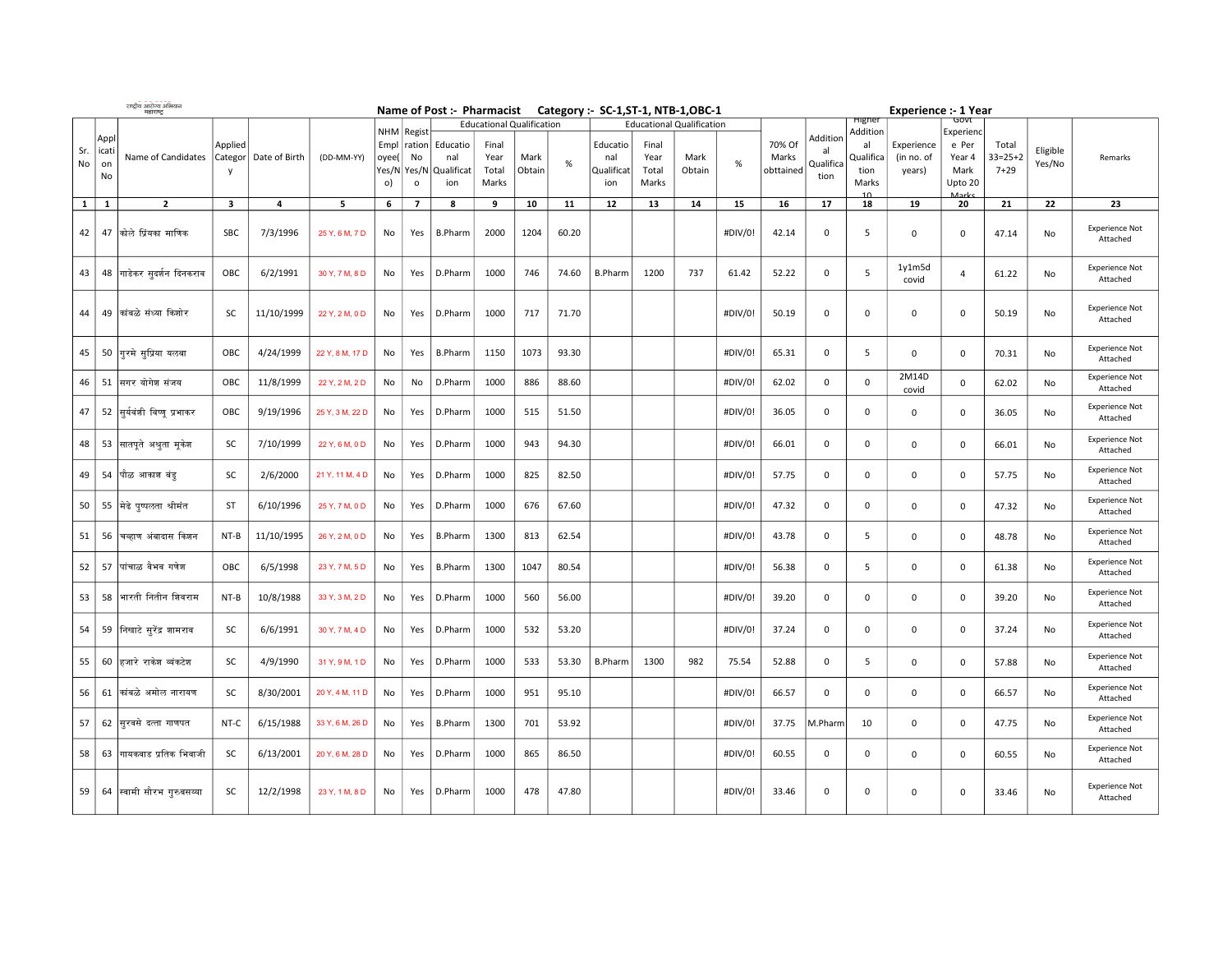|              |                          | राष्ट्रीय आरोज्य अभियान<br>महाराष्ट्र |                         |                |                 |                               |                                         |                                            |                                                                     |                |       | Name of Post :- Pharmacist Category :- SC-1, ST-1, NTB-1, OBC-1 |                                                                     |                |         |                              |                                     |                                                              | Experience :- 1 Year               |                                                                 |                                    |                    |                                   |
|--------------|--------------------------|---------------------------------------|-------------------------|----------------|-----------------|-------------------------------|-----------------------------------------|--------------------------------------------|---------------------------------------------------------------------|----------------|-------|-----------------------------------------------------------------|---------------------------------------------------------------------|----------------|---------|------------------------------|-------------------------------------|--------------------------------------------------------------|------------------------------------|-----------------------------------------------------------------|------------------------------------|--------------------|-----------------------------------|
| Sr.<br>No    | Appl<br>icat<br>on<br>No | Name of Candidates                    | Applied<br>Categor<br>y | Date of Birth  | (DD-MM-YY)      | Empl<br>oyee(<br>Yes/N <br>o) | NHM   Regist<br>ration<br>No<br>$\circ$ | Educatio<br>nal<br>Yes/N Qualificat<br>ion | <b>Educational Qualification</b><br>Final<br>Year<br>Total<br>Marks | Mark<br>Obtain | $\%$  | Educatio<br>nal<br>Qualificat<br>ion                            | <b>Educational Qualification</b><br>Final<br>Year<br>Total<br>Marks | Mark<br>Obtain | $\%$    | 70% Of<br>Marks<br>obttained | Addition<br>al<br>Qualifica<br>tion | migner<br>Addition<br>al<br>Qualifica<br>tion<br>Marks<br>10 | Experience<br>(in no. of<br>years) | ততথ<br>Experienc<br>e Per<br>Year 4<br>Mark<br>Upto 20<br>Marks | Total<br>$33 = 25 + 2$<br>$7 + 29$ | Eligible<br>Yes/No | Remarks                           |
| $\mathbf{1}$ | 1                        | $\overline{2}$                        | 3                       | $\overline{a}$ | 5               | 6                             | $\overline{\phantom{a}}$                | 8                                          | 9                                                                   | 10             | 11    | 12                                                              | 13                                                                  | 14             | 15      | 16                           | 17                                  | 18                                                           | 19                                 | 20                                                              | 21                                 | 22                 | 23                                |
| 60           | 65                       | कळसाईत सौरभ शंकरराव                   | $NT-B$                  | 1/4/1998       | 24 Y, 0 M, 6 D  | No                            | Yes                                     | <b>B.Pharm</b>                             | 1150                                                                | 1015           | 88.26 |                                                                 |                                                                     |                | #DIV/0! | 61.78                        | 0                                   | 5                                                            | 0                                  | 0                                                               | 66.78                              | No                 | <b>Experience Not</b><br>Attached |
| 61           | 66                       | स्वामी आश्विनी गंगाधर                 | OBC                     | 10/8/1993      | 28 Y, 3 M, 2 D  | No                            | No                                      | D.Pharm                                    | 1000                                                                | 616            | 61.60 |                                                                 |                                                                     |                | #DIV/0! | 43.12                        | 0                                   | 0                                                            | 0                                  | 0                                                               | 43.12                              | No                 | <b>Experience Not</b><br>Attached |
| 62           | 67                       | ∣खरात सोनाली सोपान                    | SC                      | 5/4/2000       | 21 Y, 8 M, 6 D  | No                            | Yes                                     | D.Pharm                                    | 1000                                                                | 610            | 61.00 |                                                                 |                                                                     |                | #DIV/0! | 42.70                        | 0                                   | 0                                                            | 0                                  | $\mathbf 0$                                                     | 42.70                              | No                 | <b>Experience Not</b><br>Attached |
| 63           |                          | 68 ।ताले पल्लवी राजेश                 | OBC                     | 3/14/2001      | 20 Y, 9 M, 27 D | No                            | Yes                                     | D.Pharm                                    | 1000                                                                | 891            | 89.10 |                                                                 |                                                                     |                | #DIV/0! | 62.37                        | 0                                   | $\mathbf 0$                                                  | 0                                  | $\mathbf 0$                                                     | 62.37                              | No                 | <b>Experience Not</b><br>Attached |
| 64           |                          | 69  मोरे राजपाल गोविंद                | SC                      | 5/6/2000       | 21 Y, 8 M, 4 D  | No                            | Yes                                     | D.Pharm                                    | 1000                                                                | 830            | 83.00 |                                                                 |                                                                     |                | #DIV/0! | 58.10                        | 0                                   | 0                                                            | 0                                  | 0                                                               | 58.10                              | No                 | <b>Experience Not</b><br>Attached |
| 65           |                          | 70 वाघमारे गजानन केशव                 | SC                      | 4/2/1989       | 32 Y, 9 M, 8 D  | No                            | Yes                                     | D.Pharm                                    | 1000                                                                | 622            | 62.20 |                                                                 |                                                                     |                | #DIV/0! | 43.54                        | 0                                   | 0                                                            | 0                                  | 0                                                               | 43.54                              | No                 | <b>Experience Not</b><br>Attached |
| 66           | 71                       | मस्के दिक्षा महादेव                   | SC                      | 10/3/1996      | 25 Y, 3 M, 7 D  | No                            | Yes                                     | <b>B.Pharm</b>                             | 1300                                                                | 1039           | 79.92 |                                                                 |                                                                     |                | #DIV/0! | 55.95                        | 0                                   | 5                                                            | 0                                  | $\mathbf 0$                                                     | 60.95                              | No                 | <b>Experience Not</b><br>Attached |
| 67           | 72                       | तांबोळी अमीर एकबाल                    | OBC                     | 3/3/1996       | 25 Y, 10 M, 7 D | No                            | Yes                                     | D.Pharm                                    | 1000                                                                | 766            | 76.60 | <b>B.Pharm</b>                                                  | 1300                                                                | 886            | 68.15   | 53.62                        | M.Pharm                             | 10                                                           | 0                                  | $^{\circ}$                                                      | 63.62                              | No                 | <b>Experience Not</b><br>Attached |
| 68           | 73                       | जाधव अविनाश<br>माणिकराव               | SC                      | 5/15/1988      | 33 Y, 7 M, 26 D | No                            | Yes                                     | D.Pharm                                    | 1000                                                                | 526            | 52.60 |                                                                 |                                                                     |                | #DIV/0! | 36.82                        | 0                                   | 0                                                            | 0                                  | 0                                                               | 36.82                              | No                 | <b>Experience Not</b><br>Attached |
| 69           | 74                       | विनवाड वैभव संभाजी                    | NT-B                    | 2/9/2000       | 21 Y, 11 M, 1 D | No                            | No                                      | D.Pharm                                    | 1000                                                                | 700            | 70.00 |                                                                 |                                                                     |                | #DIV/0! | 49.00                        | 0                                   | $\mathbf 0$                                                  | 0                                  | $\mathbf 0$                                                     | 49.00                              | No                 | <b>Experience Not</b><br>Attached |
|              |                          | 70   75 कोकीळ कृष्णकुमार प्रमोद       | OBC                     | 8/24/1997      | 24 Y, 4 M, 17 D | No                            | No                                      | D.Pharm                                    | 1000                                                                | 619            | 61.90 |                                                                 |                                                                     |                | #DIV/0! | 43.33                        | 0                                   | 0                                                            | 0                                  | $\mathsf 0$                                                     | 43.33                              | No                 | <b>Experience Not</b><br>Attached |
| 71           |                          | 77  कदम स्नेहल बालाजी                 | Open                    | 10/29/1997     | 24 Y, 2 M, 12 D | No                            | No                                      | <b>B.Pharm</b>                             | 1300                                                                | 1012           | 77.85 |                                                                 |                                                                     |                | #DIV/0! | 54.49                        | D.Pharm                             | 5                                                            | 0                                  | 0                                                               | 59.49                              | No                 | <b>Experience Not</b><br>Attached |
| 72           |                          | 78  वावधाने स्वाती दत्ता              | ST                      | 6/2/1997       | 24 Y, 7 M, 8 D  | No                            | Yes                                     | <b>B.Pharm</b>                             | 1300                                                                | 942            | 72.46 |                                                                 |                                                                     |                | #DIV/0! | 50.72                        | 0                                   | 5                                                            | 0                                  | 0                                                               | 55.72                              | No                 | <b>Experience Not</b><br>Attached |
| 73           |                          | 79 ∣वैरागे अनिकेत बाबूराव             | SC                      | 6/19/1986      | 35 Y, 6 M, 22 D | No                            | No                                      | D.Pharm                                    | 1000                                                                | 496            | 49.60 |                                                                 |                                                                     |                | #DIV/0! | 34.72                        | 0                                   | $\mathbf 0$                                                  | 0                                  | $\mathbf 0$                                                     | 34.72                              | <b>NO</b>          | <b>Experience Not</b><br>Attached |
| 74           |                          | 80  मोरे गंगाबाई अशोक                 | OBC                     | 8/4/1999       | 22 Y, 5 M, 6 D  | No                            | Yes                                     | D.Pharm                                    | 1000                                                                | 632            | 63.20 |                                                                 |                                                                     |                | #DIV/0! | 44.24                        | 0                                   | $\mathbf 0$                                                  | 0                                  | $\mathbf 0$                                                     | 44.24                              | No                 | <b>Experience Not</b><br>Attached |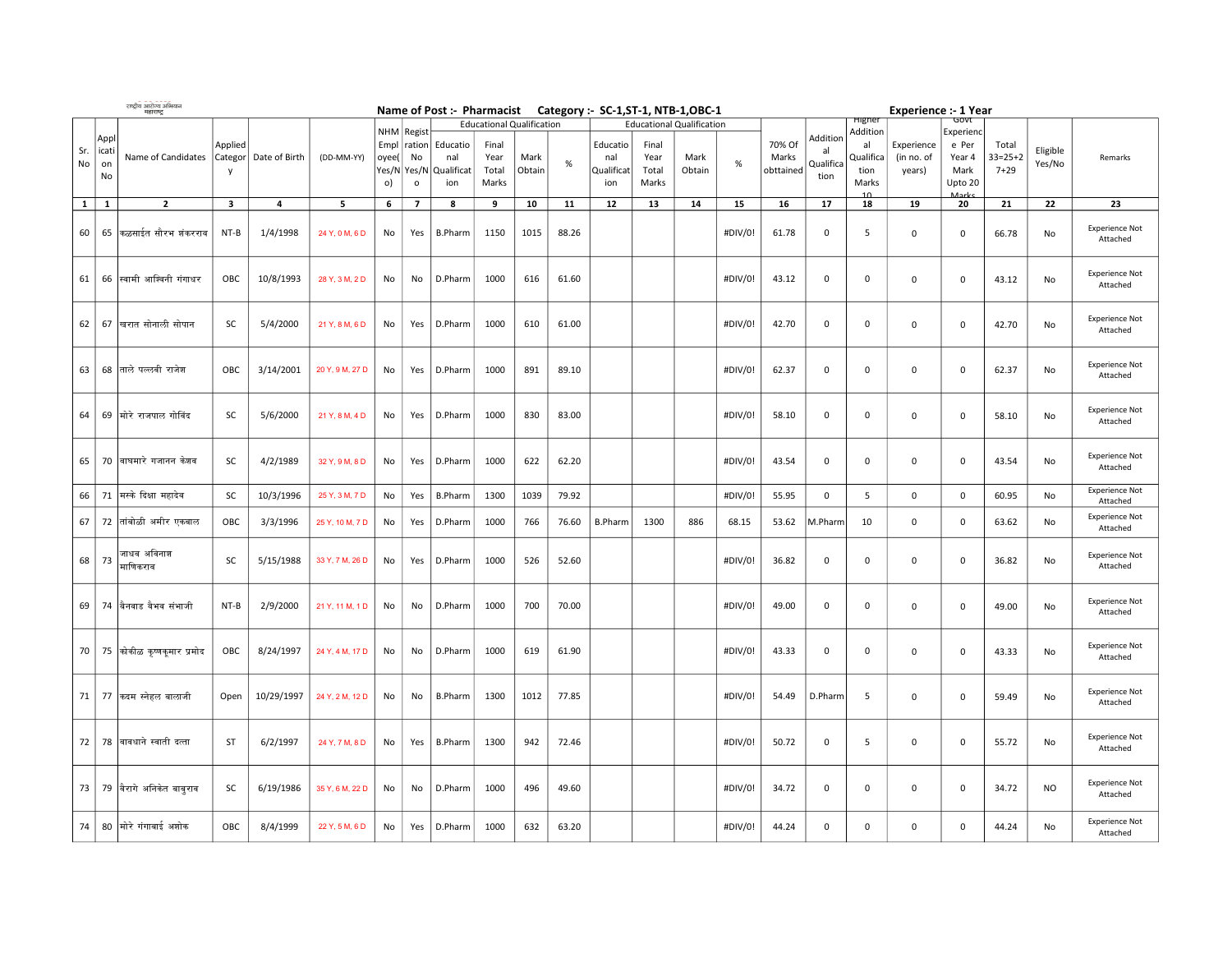|              |             | राष्ट्रीय आरोज्य अभियान<br>महाराष्ट्र |         |               |                  |          |                |                 |                                  |        |       | Name of Post: Pharmacist Category: SC-1, ST-1, NTB-1, OBC-1 |       |                                  |         |           |                 |                    | Experience :- 1 Year |                   |               |                    |                                   |
|--------------|-------------|---------------------------------------|---------|---------------|------------------|----------|----------------|-----------------|----------------------------------|--------|-------|-------------------------------------------------------------|-------|----------------------------------|---------|-----------|-----------------|--------------------|----------------------|-------------------|---------------|--------------------|-----------------------------------|
|              |             |                                       |         |               |                  |          | NHM   Regist   |                 | <b>Educational Qualification</b> |        |       |                                                             |       | <b>Educational Qualification</b> |         |           |                 | migner<br>Addition |                      | ত০তা<br>Experienc |               |                    |                                   |
|              | Appl        |                                       | Applied |               |                  | Emp      |                | ration Educatio | Final                            |        |       | Educatio                                                    | Final |                                  |         | 70% Of    | Addition        | al                 | Experience           | e Per             | Total         |                    |                                   |
| Sr.<br>No    | icat<br>on  | Name of Candidates                    | Categor | Date of Birth | (DD-MM-YY)       | oyee     | No             | nal             | Year                             | Mark   | $\%$  | nal                                                         | Year  | Mark                             | $\%$    | Marks     | al<br>Qualifica | Qualifica          | (in no. of           | Year 4            | $33 = 25 + 2$ | Eligible<br>Yes/No | Remarks                           |
|              | No          |                                       | y       |               |                  | Yes/l    | Yes/N          | Qualificat      | Total                            | Obtain |       | Qualificat                                                  | Total | Obtain                           |         | obttained | tion            | tion               | years)               | Mark              | $7 + 29$      |                    |                                   |
|              |             |                                       |         |               |                  | $\circ)$ | $\mathsf{o}$   | ion             | Marks                            |        |       | ion                                                         | Marks |                                  |         |           |                 | Marks<br>10        |                      | Upto 20<br>Marks  |               |                    |                                   |
| $\mathbf{1}$ | $\mathbf 1$ | $\mathbf{2}$                          | 3       | 4             | 5                | 6        | $\overline{7}$ | 8               | 9                                | 10     | 11    | 12                                                          | 13    | 14                               | 15      | 16        | 17              | 18                 | 19                   | 20                | 21            | 22                 | 23                                |
| 75           | 82          | गिरी दत्तप्रसाद सुनिल                 | NT-B    | 2/28/1995     | 26 Y, 10 M, 13 D | No       | Yes            | D.Pharm         | 1000                             | 530    | 53.00 |                                                             |       |                                  | #DIV/0! | 37.10     | 0               | 0                  | 2m17d<br>covid       | $\mathbf 0$       | 37.10         | No                 | <b>Experience Not</b><br>Attached |
| 76           | 83          | स्वामी दत्ता उमाकांत                  | OBC     | 2/20/1996     | 25 Y, 10 M, 21 D | No       | Yes            | <b>B.Pharm</b>  | 1300                             | 1048   | 80.62 |                                                             |       |                                  | #DIV/0! | 56.43     | 0               | 5                  | 0                    | $\mathbf 0$       | 61.43         | No                 | <b>Experience Not</b><br>Attached |
| 77           | 84          | किनकर विकी दिलीपअप्पा                 | OBC     | 7/26/1994     | 27 Y, 5 M, 15 D  | No       | No             | D.Pharm         | 1000                             | 687    | 68.70 | <b>B.Pharm</b>                                              | 1300  | 774                              | 59.54   | 48.09     | M.Pharm         | 10                 | 0                    | 0                 | 58.09         | No                 | <b>Experience Not</b><br>Attached |
| 78           | 85          | खिरात वैभव रामकिशन                    | SC      | 11/12/1998    | 23 Y, 1 M, 29 D  | No       | Yes            | D.Pharm         | 1000                             | 673    | 67.30 |                                                             |       |                                  | #DIV/0! | 47.11     | 0               | 0                  | 0                    | 0                 | 47.11         | No                 | <b>Experience Not</b><br>Attached |
|              |             | न्नेख अर्शिया बेगम                    |         |               |                  |          |                |                 |                                  |        |       |                                                             |       |                                  |         |           |                 |                    |                      |                   |               |                    | <b>Experience Not</b>             |
| 79           | 86          | अब्दल अजीज                            | Open    | 1/26/1985     | 36 Y, 11 M, 15 D | No       | Yes            | D.Pharm         | 1000                             | 694    | 69.40 |                                                             |       |                                  | #DIV/0! | 48.58     | 0               | 0                  | 0                    | 0                 | 48.58         | No                 | Attached                          |
| 80           |             | 88  गोरे पृथ्वीराज रमाकांत            | OBC     | 3/2/2001      | 20 Y, 10 M, 8 D  | No       | Yes            | D.Pharm         | 1000                             | 742    | 74.20 |                                                             |       |                                  | #DIV/0! | 51.94     | 0               | 0                  | 1m14d<br>covid       | $\mathbf 0$       | 51.94         | No                 | <b>Experience Not</b><br>Attached |
|              |             |                                       |         |               |                  |          |                |                 |                                  |        |       |                                                             |       |                                  |         |           |                 |                    |                      |                   |               |                    |                                   |
| 81           | 89          | रोहिणकार वैभव नागनाथ                  | OBC     | 9/2/2001      | 20 Y, 4 M, 8 D   | No       | Yes            | D.Pharm         | 1000                             | 833    | 83.30 |                                                             |       |                                  | #DIV/0! | 58.31     | 0               | 0                  | 0                    | 0                 | 58.31         | No                 | <b>Experience Not</b><br>Attached |
| 82           | 90          | सुर्यवंशी गोपाळ शिवशंकर               | OBC     | 6/6/1996      | 25 Y, 7 M, 4 D   | No       | Yes            | <b>B.Pharm</b>  | 1300                             | 626    | 48.15 |                                                             |       |                                  | #DIV/0! | 33.71     | 0               | 5                  | 0                    | $\mathbf 0$       | 38.71         | No                 | <b>Experience Not</b><br>Attached |
| 83           | 91          | कलंबरकर नारायण<br>प्रभाकर             | OBC     | 1/11/2000     | 21 Y, 11 M, 30 D | No       | Yes            | D.Pharm         | 1000                             | 644    | 64.40 |                                                             |       |                                  | #DIV/0! | 45.08     | 0               | 0                  | 0                    | 0                 | 45.08         | No                 | <b>Experience Not</b><br>Attached |
| 84           | 92          | गायकवाड कल्पना रमेश                   | SC      | 1/1/1994      | 28 Y, 0 M, 9 D   | No       | Yes            | <b>B.Pharm</b>  | 1300                             | 839    | 64.54 |                                                             |       |                                  | #DIV/0! | 45.18     | M.Pharm         | 10                 | 0                    | $\mathbf 0$       | 55.18         | No                 | <b>Experience Not</b><br>Attached |
| 85           | 93          | गिरी प्रतिक्षा गोरख                   | NT-B    | 4/9/1999      | 22 Y, 9 M, 1 D   | No       | Yes            | D.Pharm         | 1000                             | 661    | 66.10 |                                                             |       |                                  | #DIV/0! | 46.27     | 0               | 0                  | 0                    | $\mathbf 0$       | 46.27         | No                 | <b>Experience Not</b><br>Attached |
|              | 94<br>86    | बिलूरे अजय जयपाल                      | Open    | 12/3/1996     | 25 Y, 1 M, 7 D   | No       | No             | <b>B.Pharm</b>  | 1150                             | 906    | 78.78 |                                                             |       |                                  | #DIV/0! | 55.15     | 0               | 5                  | 0                    | 0                 | 60.15         | No                 | <b>Experience Not</b><br>Attached |
| 87           | 95          | आल्टे माधरी पांडरंग                   | SC      | 6/5/1994      | 27 Y, 7 M, 5 D   | No       | Yes            | <b>B.Pharm</b>  | 2400                             | 1590   | 66.25 |                                                             |       |                                  | #DIV/0! | 46.38     | M.Pharm         | 10                 | 2m17d<br>covid       | 0                 | 56.38         | No                 | <b>Experience Not</b><br>Attached |
| 88           | 96          | मोतीपवळे मोनी हरिराम                  | NT-B    | 6/25/1994     | 27 Y, 6 M, 16 D  | No       | Yes            | D.Pharm         | 1000                             | 592    | 59.20 |                                                             |       |                                  | #DIV/0! | 41.44     | 0               | 0                  | 0                    | 0                 | 41.44         | No                 | <b>Experience Not</b><br>Attached |
| 89           | 97          | अंबुलगेकर सुमित<br>नामदेवराव          | SC      | 6/5/2002      | 19 Y, 7 M, 5 D   | No       | No             | D.Pharm         | 1000                             | 657    | 65.70 |                                                             |       |                                  | #DIV/0! | 45.99     | 0               | 0                  | 0                    | 0                 | 45.99         | No                 | <b>Experience Not</b><br>Attached |
| 90           | 98          | कस्तुरे दिनेश शांतीर                  | OBC     | 6/4/1993      | 28 Y, 7 M, 6 D   | No       | Yes            | D.Pharm         | 1000                             | 483    | 48.30 |                                                             |       |                                  | #DIV/0! | 33.81     | 0               | 0                  | 0                    | 0                 | 33.81         | No                 | <b>Experience Not</b><br>Attached |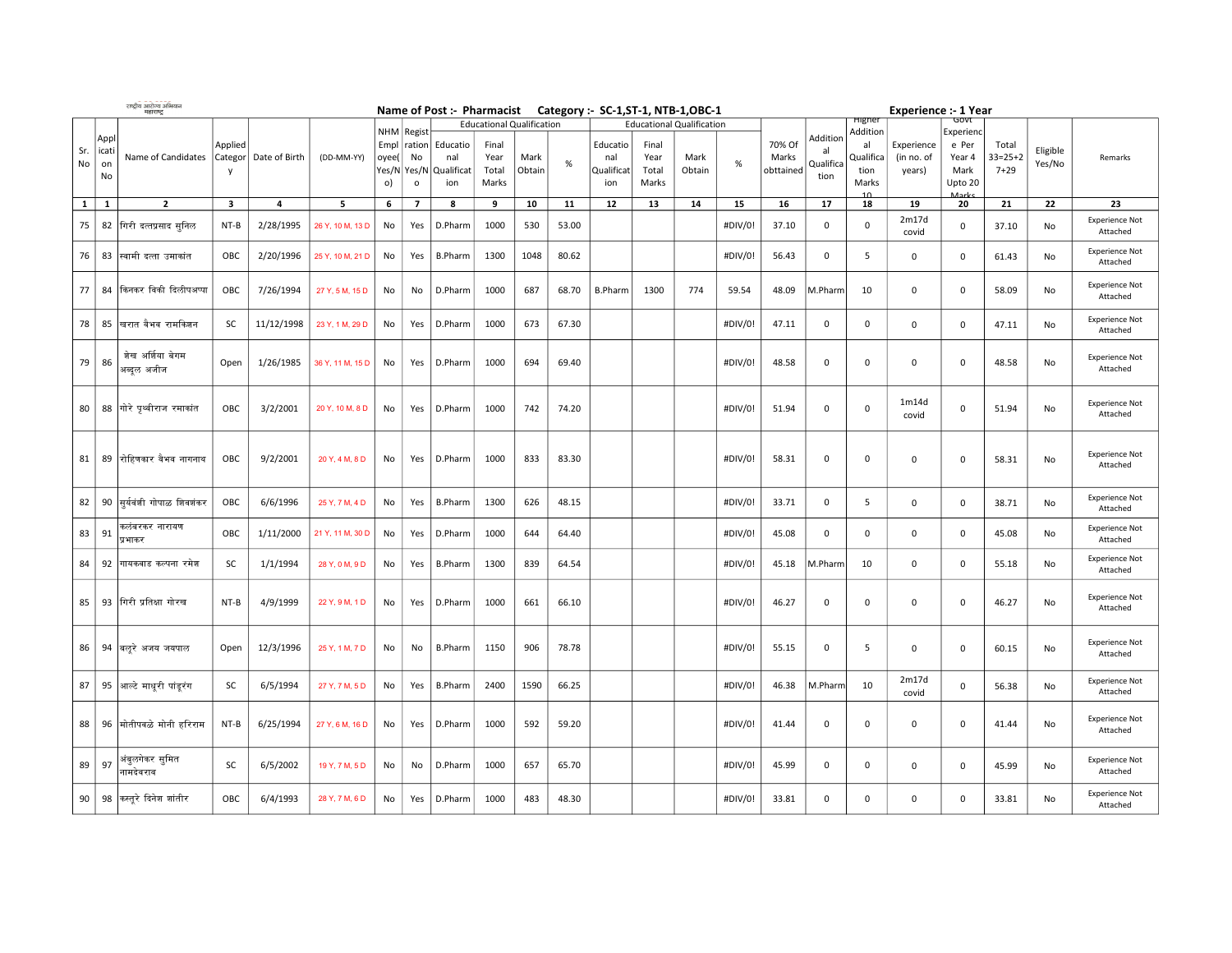|                                      | राष्ट्रीय आरोज्य अभियान<br>महाराष्ट्र |                                |               |                  |                                                |                                |                                                   |                                                                     |                |       | Name of Post :- Pharmacist Category :- SC-1, ST-1, NTB-1, OBC-1 |                                 |                                                    |         |                              |                                     |                                                              | Experience :- 1 Year               |                                                          |                                    |                    |                                   |
|--------------------------------------|---------------------------------------|--------------------------------|---------------|------------------|------------------------------------------------|--------------------------------|---------------------------------------------------|---------------------------------------------------------------------|----------------|-------|-----------------------------------------------------------------|---------------------------------|----------------------------------------------------|---------|------------------------------|-------------------------------------|--------------------------------------------------------------|------------------------------------|----------------------------------------------------------|------------------------------------|--------------------|-----------------------------------|
| App<br>Sr.<br>icat<br>No<br>on<br>No | Name of Candidates                    | Applied<br>Categor<br><b>y</b> | Date of Birth | (DD-MM-YY)       | <b>NHM</b><br>Emp<br>oyee<br>Yes/N<br>$\circ)$ | Regist<br>No<br>$\mathsf{o}\,$ | ration Educatio<br>nal<br>Yes/N Qualificat<br>ion | <b>Educational Qualification</b><br>Final<br>Year<br>Total<br>Marks | Mark<br>Obtain | $\%$  | Educatio<br>nal<br>Qualificat<br>ion                            | Final<br>Year<br>Total<br>Marks | <b>Educational Qualification</b><br>Mark<br>Obtain | %       | 70% Of<br>Marks<br>obttained | Addition<br>al<br>Qualifica<br>tion | mıgnei<br>Addition<br>al<br>Qualifica<br>tion<br>Marks<br>10 | Experience<br>(in no. of<br>years) | Experienc<br>e Per<br>Year 4<br>Mark<br>Upto 20<br>Marks | Total<br>$33 = 25 + 2$<br>$7 + 29$ | Eligible<br>Yes/No | Remarks                           |
| $\mathbf{1}$<br>1                    | $\mathbf{2}$                          | 3                              | 4             | 5                | 6                                              | 7                              | 8                                                 | 9                                                                   | 10             | 11    | 12                                                              | 13                              | 14                                                 | 15      | 16                           | 17                                  | 18                                                           | 19                                 | 20                                                       | 21                                 | 22                 | 23                                |
| 91<br>99                             | स्वामी श्वेता प्रभु                   | OBC                            | 12/19/2001    | 20 Y, 0 M, 22 D  | No                                             | No                             | D.Pharm                                           | 1000                                                                | 922            | 92.20 |                                                                 |                                 |                                                    | #DIV/0! | 64.54                        | 0                                   | $\Omega$                                                     | 0                                  | 0                                                        | 64.54                              | No                 | <b>Experience Not</b><br>Attached |
|                                      | 92   100 रामपूरे आकाश सूर्यकांत       | Open                           | 11/7/1998     | 23 Y, 2 M, 3 D   | No                                             | No                             | D.Pharm                                           | 1000                                                                | 489            | 48.90 |                                                                 |                                 |                                                    | #DIV/0! | 34.23                        | 0                                   | 0                                                            | 0                                  | 0                                                        | 34.23                              | No                 | <b>Experience Not</b><br>Attached |
| 93                                   | 101 लोंढे अश्रुवा शिवाजी              | SC                             | 1/22/1997     | 24 Y, 11 M, 19 D | No                                             | Yes                            | D.Pharm                                           | 1000                                                                | 591            | 59.10 |                                                                 |                                 |                                                    | #DIV/0! | 41.37                        | 0                                   | $\mathbf 0$                                                  | 25d covid                          | 0                                                        | 41.37                              | No                 | <b>Experience Not</b><br>Attached |
| 94                                   | 102 राघो अक्षता गंगाधर                | Open                           | 5/28/1992     | 29 Y, 7 M, 13 D  | No                                             | Yes                            | D.Pharm                                           | 1000                                                                | 568            | 56.80 |                                                                 |                                 |                                                    | #DIV/0! | 39.76                        | 0                                   | $\Omega$                                                     | 1y21d covid                        | $\overline{4}$                                           | 43.76                              | No                 | <b>Experience Not</b><br>Attached |
|                                      | 95   103 जल्लोड नरेश पेन्टाजी         | ST                             | 6/20/1995     | 26 Y, 6 M, 21 D  | Yes                                            | Yes                            | D.Pharm                                           | 1000                                                                | 854            | 85.40 | <b>B.Pharm</b>                                                  | 1275                            | 922                                                | 72.31   | 59.78                        | 0                                   | 5                                                            | 9m7d nuhm                          | 0                                                        | 64.78                              | No                 | <b>Experience Not</b><br>Attached |
| 96                                   | ∣ 104 तोडकर रुतुजा प्रभाकर            | OBC                            | 12/18/1999    | 22 Y, 0 M, 23 D  | No                                             | Yes                            | <b>B.Pharm</b>                                    | 1150                                                                | 957            | 83.22 |                                                                 |                                 |                                                    | #DIV/0! | 58.25                        | 0                                   | 5                                                            | 0                                  | 0                                                        | 63.25                              | No                 | <b>Experience Not</b><br>Attached |
| 97                                   | 105 दिडडे श्वेता श्यामसूंदर           | OBC                            | 12/19/1995    | 26 Y, 0 M, 22 D  | No                                             | Yes                            | <b>B.Pharm</b>                                    | 1300                                                                | 803            | 61.77 |                                                                 |                                 |                                                    | #DIV/0! | 43.24                        | 0                                   | 5                                                            | 0                                  | 0                                                        | 48.24                              | No                 | <b>Experience Not</b><br>Attached |
| 98                                   | 106  कांबळे प्रविण दादासो             | <b>OBC</b>                     | 7/28/1999     | 22 Y, 5 M, 13 D  | No                                             | Yes                            | D.Pharm                                           | 1000                                                                | 769            | 76.90 |                                                                 |                                 |                                                    | #DIV/0! | 53.83                        | 0                                   | $\mathbf 0$                                                  | 0                                  | 0                                                        | 53.83                              | No                 | <b>Experience Not</b><br>Attached |
| 99                                   | 107 साळवे संदिप राजाभाऊ               | OBC                            | 6/11/1979     | 42 Y, 6 M, 30 D  | No                                             | Yes                            | D.Pharm                                           | 1000                                                                | 677            | 67.70 |                                                                 |                                 |                                                    | #DIV/0! | 47.39                        | 0                                   | 0                                                            | 0                                  | 0                                                        | 47.39                              | No                 | <b>Experience Not</b><br>Attached |
|                                      | 100   108   मावले अंकीता गंगाधर       | <b>OBC</b>                     | 4/5/1997      | 24 Y, 9 M, 5 D   | No                                             | No                             | D.Pharm                                           | 1000                                                                | 591            | 59.10 |                                                                 |                                 |                                                    | #DIV/0! | 41.37                        | 0                                   | $\mathbf 0$                                                  | 0                                  | 0                                                        | 41.37                              | No                 | <b>Experience Not</b><br>Attached |
|                                      | 101   109  बागवान मजहर करीम           | OBC                            | 11/19/1998    | 23 Y, 1 M, 22 D  | No                                             | Yes                            | D.Pharm                                           | 1000                                                                | 623            | 62.30 |                                                                 |                                 |                                                    | #DIV/0! | 43.61                        | 0                                   | 0                                                            | 0                                  | 0                                                        | 43.61                              | No                 | <b>Experience Not</b><br>Attached |
| 102 110                              | शेख तहरा फतिमा<br>कलीम साब            | OBC                            | 10/17/1999    | 22 Y, 2 M, 24 D  | No                                             | Yes                            | D.Pharm                                           | 1000                                                                | 814            | 81.40 |                                                                 |                                 |                                                    | #DIV/0! | 56.98                        | 0                                   | $\mathbf 0$                                                  | 0                                  | 0                                                        | 56.98                              | No                 | <b>Experience Not</b><br>Attached |
|                                      | 103   111  ढगे अतूल भगवानराव          | SC                             | 4/5/1995      | 26 Y, 9 M, 5 D   | No                                             | Yes                            | D.Pharm                                           | 1000                                                                | 570            | 57.00 |                                                                 |                                 |                                                    | #DIV/0! | 39.90                        | 0                                   | 0                                                            | 0                                  | 0                                                        | 39.90                              | No                 | <b>Experience Not</b><br>Attached |
| 104 112                              | थोरात अभिजित<br>भास्करराव             | SC                             | 9/1/1995      | 26 Y, 4 M, 9 D   | No                                             | Yes                            | <b>B.Pharm</b>                                    | 1300                                                                | 785            | 60.38 |                                                                 |                                 |                                                    | #DIV/0! | 42.27                        | M.Pharm                             | 10                                                           | 0                                  | 0                                                        | 52.27                              | No                 | <b>Experience Not</b><br>Attached |
|                                      | 105 113 केंद्रे ज्याती सुग्रीव        | Vanjari                        | 6/7/1991      | 30 Y, 7 M, 3 D   | No                                             | Yes                            | D.Pharm                                           | 1000                                                                | 636            | 63.60 | <b>B.Pharm</b>                                                  | 1200                            | 700                                                | 58.33   | 44.52                        | $\mathbf 0$                         | 5                                                            | 0                                  | $\mathbf 0$                                              | 49.52                              | No                 | <b>Experience Not</b><br>Attached |
|                                      | 106   114 स्वामी भाग्यश्री दत्तात्रय  | OBC                            | 4/25/2001     | 20 Y, 8 M, 16 D  | No                                             | Yes                            | D.Pharm                                           | 1000                                                                | 984            | 98.40 |                                                                 |                                 |                                                    | #DIV/0! | 68.88                        | 0                                   | 0                                                            | 0                                  | 0                                                        | 68.88                              | No                 | <b>Experience Not</b><br>Attached |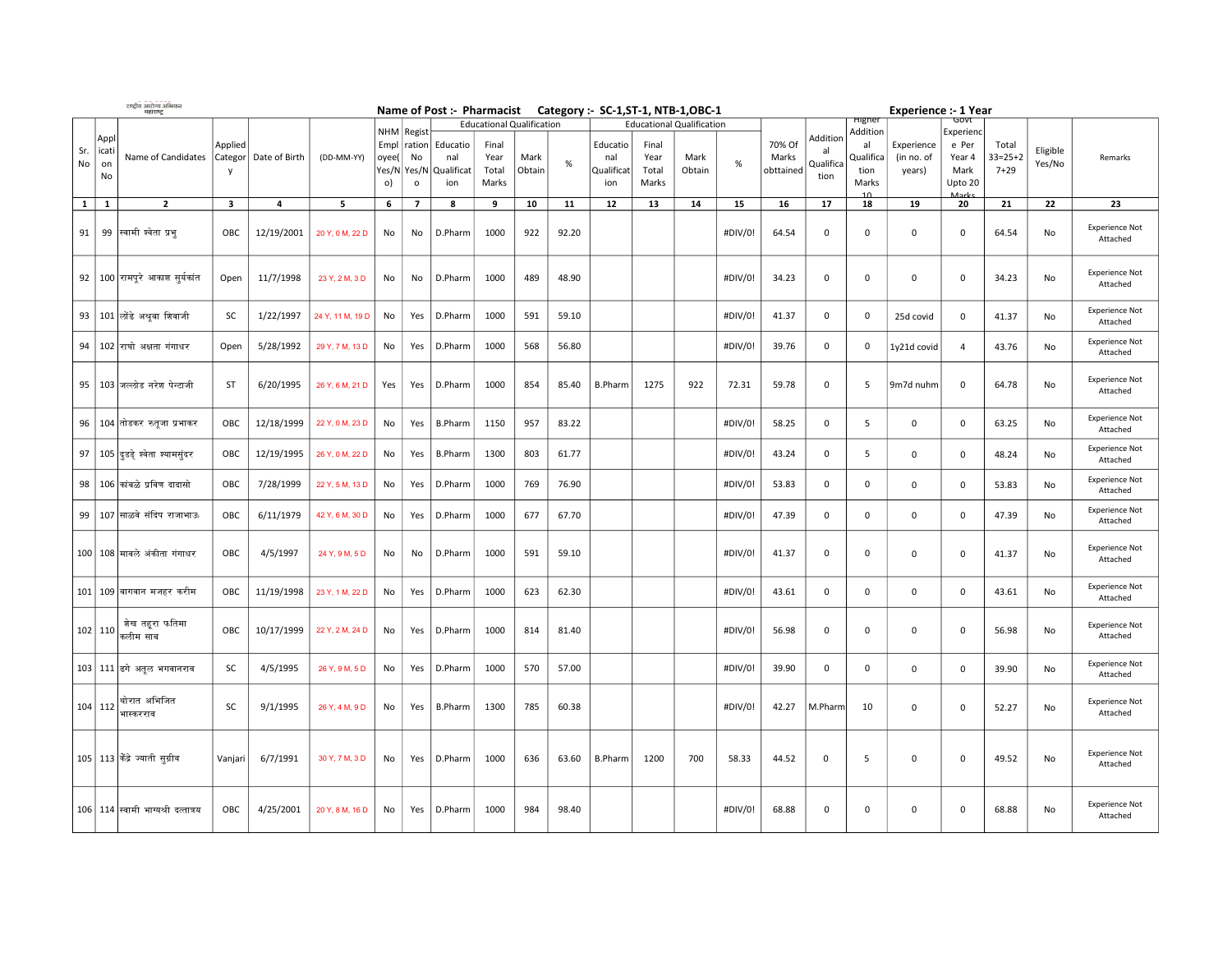|              |                          | राष्ट्रीय आरोज्य अभियान<br>महाराष्ट्र               |                         |               |                  |                                                  |                                       |                                             |                                                                     |                |       | Name of Post :- Pharmacist Category :- SC-1, ST-1, NTB-1, OBC-1 |                                 |                                                    |         |                              |                                     |                                                              | <b>Experience :- 1 Year</b>        |                                                                 |                                    |                    |                                   |
|--------------|--------------------------|-----------------------------------------------------|-------------------------|---------------|------------------|--------------------------------------------------|---------------------------------------|---------------------------------------------|---------------------------------------------------------------------|----------------|-------|-----------------------------------------------------------------|---------------------------------|----------------------------------------------------|---------|------------------------------|-------------------------------------|--------------------------------------------------------------|------------------------------------|-----------------------------------------------------------------|------------------------------------|--------------------|-----------------------------------|
| Sr.<br>No    | Appl<br>icat<br>on<br>No | Name of Candidates                                  | Applied<br>Categor<br>y | Date of Birth | (DD-MM-YY)       | <b>NHM</b><br>Empl<br>oyee(<br>Yes/N<br>$\circ)$ | Regist<br>No<br>Yes/N<br>$\mathsf{o}$ | ration Educatio<br>nal<br>Qualificat<br>ion | <b>Educational Qualification</b><br>Final<br>Year<br>Total<br>Marks | Mark<br>Obtain | $\%$  | Educatio<br>nal<br>Qualificat<br>ion                            | Final<br>Year<br>Total<br>Marks | <b>Educational Qualification</b><br>Mark<br>Obtain | %       | 70% Of<br>Marks<br>obttained | Addition<br>al<br>Qualifica<br>tion | migner<br>Addition<br>al<br>Qualifica<br>tion<br>Marks<br>10 | Experience<br>(in no. of<br>years) | ততথ<br>Experienc<br>e Per<br>Year 4<br>Mark<br>Upto 20<br>Marks | Total<br>$33 = 25 + 2$<br>$7 + 29$ | Eligible<br>Yes/No | Remarks                           |
| $\mathbf{1}$ | 1                        | $\mathbf{2}$                                        | 3                       | 4             | 5                | 6                                                | $\overline{7}$                        | 8                                           | 9                                                                   | 10             | 11    | 12                                                              | 13                              | 14                                                 | 15      | 16                           | 17                                  | 18                                                           | 19                                 | 20                                                              | 21                                 | 22                 | 23                                |
|              |                          | 107   116   कांबळे मोनिका भगवान                     | SC                      | 7/22/1996     | 25 Y, 5 M, 19 D  | No                                               | Yes                                   | <b>B.Pharm</b>                              | 880                                                                 | 655            | 74.43 |                                                                 |                                 |                                                    | #DIV/0! | 52.10                        | 0                                   | 5                                                            | 0                                  | $\mathbf 0$                                                     | 57.10                              | No                 | <b>Experience Not</b><br>Attached |
|              |                          | 108   117  पवळे सोनाली बालाजी                       | OBC                     | 5/6/1994      | 27 Y, 8 M, 4 D   | No                                               | Yes                                   | <b>B.Pharm</b>                              | 1300                                                                | 917            | 70.54 |                                                                 |                                 |                                                    | #DIV/0! | 49.38                        | 0                                   | 5                                                            | 0                                  | 0                                                               | 54.38                              | No                 | <b>Experience Not</b><br>Attached |
|              |                          | 109   118 रक्षित संजय आतराम                         | ST                      | 2/5/1997      | 24 Y, 11 M, 5 D  | No                                               | Yes                                   | D.Pharm                                     | 1000                                                                | 732            | 73.20 | <b>B.Pharm</b>                                                  | 880                             | 706                                                | 80.23   | 56.16                        | 0                                   | 5                                                            | 0                                  | $\mathbf 0$                                                     | 61.16                              | No                 | <b>Experience Not</b><br>Attached |
|              |                          | 110   119  कांबळे वैभव दत्तु                        | SC                      | 5/2/1997      | 24 Y, 8 M, 8 D   | No                                               | Yes                                   | D.Pharm                                     | 1000                                                                | 639            | 63.90 |                                                                 |                                 |                                                    | #DIV/0! | 44.73                        | 0                                   | 0                                                            | 0                                  | 0                                                               | 44.73                              | No                 | <b>Experience Not</b><br>Attached |
|              |                          | 111   120   कांबळे रोहीणी दत्तु                     | SC                      | 6/30/1999     | 22 Y, 6 M, 11 D  | No                                               | No                                    | <b>B.Pharm</b>                              | 1150                                                                | 1050           | 91.30 |                                                                 |                                 |                                                    | #DIV/0! | 63.91                        | 0                                   | 5                                                            | 0                                  | 0                                                               | 68.91                              | No                 | <b>Experience Not</b><br>Attached |
|              |                          | 112   121  बावचे सारिका भाऊसाहेब                    | NT-C                    | 6/19/1999     | 22 Y, 6 M, 22 D  | No                                               | Yes                                   | D.Pharm                                     | 1000                                                                | 788            | 78.80 |                                                                 |                                 |                                                    | #DIV/0! | 55.16                        | 0                                   | 0                                                            | 0                                  | 0                                                               | 55.16                              | No                 | <b>Experience Not</b><br>Attached |
|              |                          | 113   122  पोलकर ज्याती मधुकर                       | OBC                     | 6/4/1997      | 24 Y, 7 M, 6 D   | No                                               | Yes                                   | <b>B.Pharm</b>                              | 1300                                                                | 843            | 64.85 |                                                                 |                                 |                                                    | #DIV/0! | 45.39                        | M.Pharm                             | 10                                                           | 0                                  | 0                                                               | 55.39                              | No                 | <b>Experience Not</b><br>Attached |
|              |                          | 114   123  भिकाणे सुरज बंड्                         | OBC                     | 5/8/1999      | 22 Y, 8 M, 2 D   | No                                               | No                                    | D.Pharm                                     | 1000                                                                | 818            | 81.80 |                                                                 |                                 |                                                    | #DIV/0! | 57.26                        | 0                                   | 0                                                            | 0                                  | $\mathbf 0$                                                     | 57.26                              | No                 | <b>Experience Not</b><br>Attached |
|              |                          | 115   124   कांबळे संतोष रमेश                       | SC                      | 5/14/1994     | 27 Y, 7 M, 27 D  | No                                               | No                                    | D.Pharm                                     | 1000                                                                | 516            | 51.60 | <b>B.Pharm</b>                                                  | 1300                            | 776                                                | 59.69   | 41.78                        | 0                                   | 5                                                            | 0                                  | 0                                                               | 46.78                              | No                 | <b>Experience Not</b><br>Attached |
|              |                          | 116   125 शिंदे गोपाळ विनायक                        | SC                      | 8/1/1993      | 28 Y, 5 M, 9 D   | No                                               | Yes                                   | D.Pharm                                     | 1000                                                                | 684            | 68.40 | <b>B.Pharm</b>                                                  | 1300                            | 829                                                | 63.77   | 47.88                        | M.Pharm                             | 10                                                           | 3m Phc<br>1m18d<br>covid           | $\mathbf 0$                                                     | 57.88                              | No                 | <b>Experience Not</b><br>Attached |
|              | 117 126                  | जूलेखा यास्मीन मोहम्मद<br><sup>।</sup> अब्दूल मूकीम | OBC                     | 5/13/1988     | 33 Y, 7 M, 28 D  | No                                               | Yes                                   | <b>B.Pharm</b>                              | 2400                                                                | 1537           | 64.04 |                                                                 |                                 |                                                    | #DIV/0! | 44.83                        | M.Pharm                             | 10                                                           | 0                                  | 0                                                               | 54.83                              | No                 | <b>Experience Not</b><br>Attached |
|              |                          | 118   127 शिखरे प्रिंयका दिलीप                      | SC                      | 1/13/1991     | 30 Y, 11 M, 28 D | No                                               | Yes                                   | D.Pharm                                     | 1000                                                                | 545            | 54.50 | <b>B.Pharm</b>                                                  | 1300                            | 781                                                | 60.08   | 42.05                        | 0                                   | 5                                                            | 0                                  | 0                                                               | 47.05                              | No                 | <b>Experience Not</b><br>Attached |
|              | 119 128                  | गानलावाड अनजा<br>शिवाजीराव                          | ST                      | 5/10/1994     | 27 Y, 8 M, 0 D   | No                                               | Yes                                   | <b>B.Pharm</b>                              | 1275                                                                | 783            | 61.41 |                                                                 |                                 |                                                    | #DIV/0! | 42.99                        | 0                                   | 5                                                            | 0                                  | 0                                                               | 47.99                              | No                 | <b>Experience Not</b><br>Attached |
|              | 120 129                  | कुरेशि सुफीयान अब्दुल<br>रज्जाक                     | OBC                     | 9/25/2000     | 21 Y, 3 M, 16 D  | No                                               | Yes                                   | D.Pharm                                     | 1000                                                                | 933            | 93.30 |                                                                 |                                 |                                                    | #DIV/0! | 65.31                        | 0                                   | 0                                                            | 0                                  | $\mathbf 0$                                                     | 65.31                              | No                 | <b>Experience Not</b><br>Attached |
|              |                          | 121   130  कदम किशोर चंदर                           | SC                      | 2/9/1989      | 32 Y. 11 M. 1 D  | No                                               | Yes                                   | D.Pharm                                     | 1000                                                                | 494            | 49.40 |                                                                 |                                 |                                                    | #DIV/0! | 34.58                        | 0                                   | 0                                                            | 0                                  | 0                                                               | 34.58                              | No                 | <b>Experience Not</b><br>Attached |
|              |                          | 122   131 लोणाळे वैभव कालीदास                       | OBC                     | 6/16/1999     | 22 Y, 6 M, 25 D  | No                                               | No                                    | D.Pharm                                     | 1000                                                                | 885            | 88.50 |                                                                 |                                 |                                                    | #DIV/0! | 61.95                        | 0                                   | $\mathbf{0}$                                                 | 0                                  | $\mathbf 0$                                                     | 61.95                              | No                 | <b>Experience Not</b><br>Attached |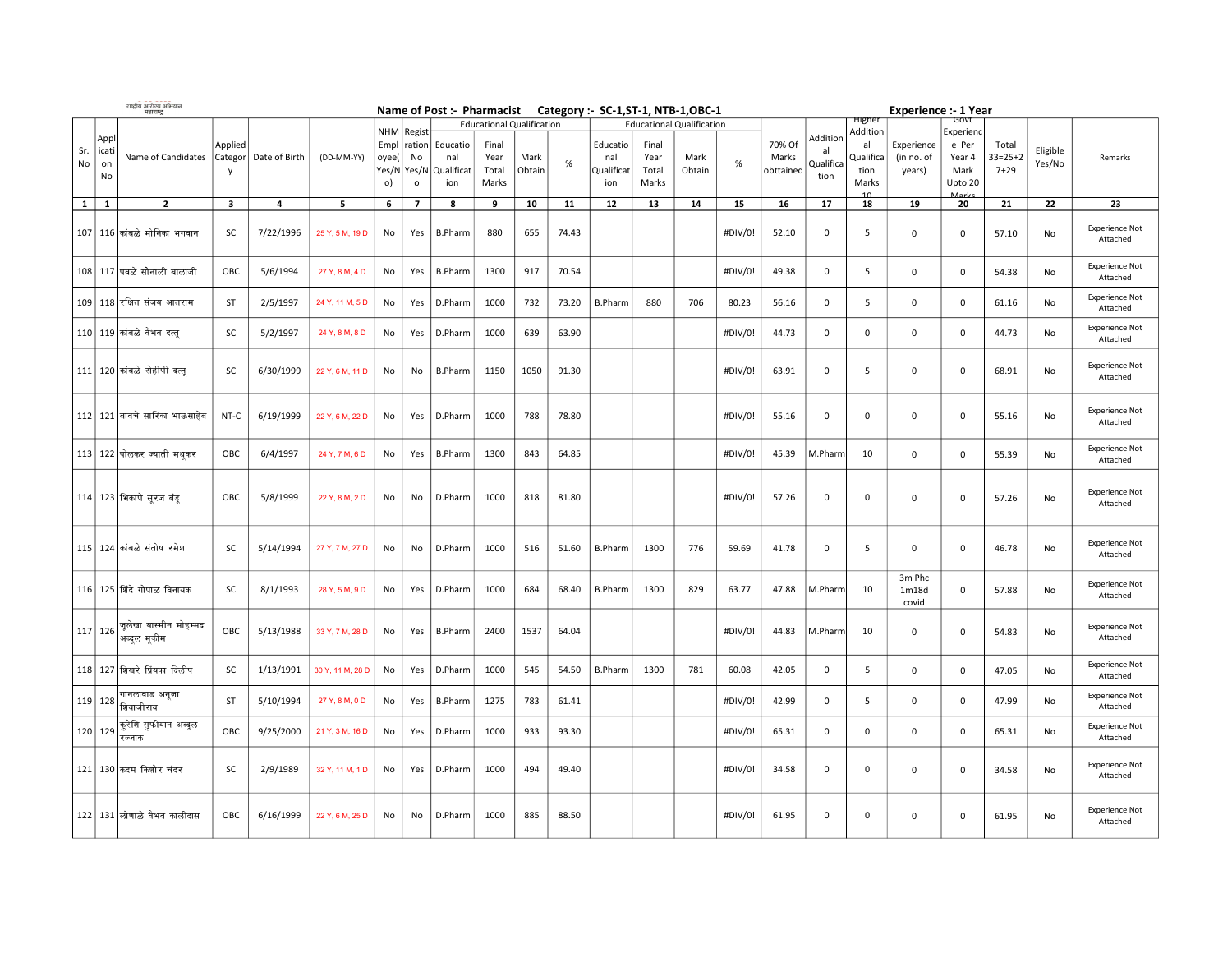|              |              | राष्ट्रीय आरोज्य अभियान<br>महाराष्ट्र |            |                         |                  |      |                |                 |                                  |        |         | Name of Post :- Pharmacist Category :- SC-1, ST-1, NTB-1, OBC-1 |       |                                  |         |           |             |           | Experience :- 1 Year |                    |               |          |                                   |
|--------------|--------------|---------------------------------------|------------|-------------------------|------------------|------|----------------|-----------------|----------------------------------|--------|---------|-----------------------------------------------------------------|-------|----------------------------------|---------|-----------|-------------|-----------|----------------------|--------------------|---------------|----------|-----------------------------------|
|              |              |                                       |            |                         |                  |      |                |                 | <b>Educational Qualification</b> |        |         |                                                                 |       | <b>Educational Qualification</b> |         |           |             | mgner     |                      | ততথ                |               |          |                                   |
|              | Appl         |                                       |            |                         |                  |      | NHM   Regist   | ration Educatio | Final                            |        |         | Educatio                                                        | Final |                                  |         | 70% Of    | Addition    | Addition  |                      | Experienc<br>e Per | Total         |          |                                   |
| Sr.          | icat         |                                       | Applied    |                         |                  | Empl |                |                 |                                  |        |         |                                                                 |       |                                  |         |           | al          | al        | Experience           |                    |               | Eligible |                                   |
| No           | on           | Name of Candidates                    | Categor    | Date of Birth           | (DD-MM-YY)       | oyee | No             | nal             | Year                             | Mark   | $\%$    | nal                                                             | Year  | Mark                             | $\%$    | Marks     | Qualifica   | Qualifica | (in no. of           | Year 4             | $33 = 25 + 2$ | Yes/No   | Remarks                           |
|              | No           |                                       | y          |                         |                  |      | Yes/N Yes/N    | Qualificat      | Total                            | Obtain |         | Qualificat                                                      | Total | Obtain                           |         | obttained | tion        | tion      | years)               | Mark               | $7 + 29$      |          |                                   |
|              |              |                                       |            |                         |                  | o)   | $\mathsf{o}$   | ion             | Marks                            |        |         | ion                                                             | Marks |                                  |         |           |             | Marks     |                      | Upto 20            |               |          |                                   |
| $\mathbf{1}$ | $\mathbf{1}$ | $\overline{2}$                        | 3          | $\overline{\mathbf{4}}$ | 5                | 6    | $\overline{7}$ | 8               | 9                                | 10     | 11      | 12                                                              | 13    | 14                               | 15      | 16        | 17          | 10<br>18  | 19                   | Marks<br>20        | 21            | 22       | 23                                |
|              |              |                                       |            |                         |                  |      |                |                 |                                  |        |         |                                                                 |       |                                  |         |           |             |           |                      |                    |               |          |                                   |
|              |              | 123   132 पल्ले संचिता ज़ंकर          | <b>OBC</b> | 12/18/2000              | 21 Y, 0 M, 23 D  | No   | Yes            | D.Pharm         | 1000                             | 922    | 92.20   |                                                                 |       |                                  | #DIV/0! | 64.54     | 0           | 0         | 0                    | $\mathbf 0$        | 64.54         | No       | <b>Experience Not</b>             |
|              |              |                                       |            |                         |                  |      |                |                 |                                  |        |         |                                                                 |       |                                  |         |           |             |           |                      |                    |               |          | Attached                          |
|              |              |                                       |            |                         |                  |      |                |                 |                                  |        |         |                                                                 |       |                                  |         |           |             |           |                      |                    |               |          |                                   |
|              |              | 124   133  डोखळे सचिन मारुती          | ST         | 6/6/1997                | 24 Y, 7 M, 4 D   | No   | No             | <b>B.Pharm</b>  | 1150                             | 891    | 77.48   |                                                                 |       |                                  | #DIV/0! | 54.23     | 0           | 5         | 0                    | $\mathbf 0$        | 59.23         | No       | <b>Experience Not</b>             |
|              |              |                                       |            |                         |                  |      |                |                 |                                  |        |         |                                                                 |       |                                  |         |           |             |           |                      |                    |               |          | Attached                          |
|              |              |                                       |            |                         |                  |      |                |                 |                                  |        |         |                                                                 |       |                                  |         |           |             |           |                      |                    |               |          |                                   |
|              |              | गाडेकर समाधान                         |            |                         |                  |      |                |                 |                                  |        |         |                                                                 |       |                                  |         |           |             |           |                      |                    |               |          | <b>Experience Not</b>             |
|              | 125 134      | विजयकमार                              | NT-C       | 5/30/1996               | 25 Y, 7 M, 11 D  | No   | Yes            | <b>B.Pharm</b>  | 1300                             | 680    | 52.31   |                                                                 |       |                                  | #DIV/0! | 36.62     | 0           | 5         | 3m5d covid           | $\mathbf 0$        | 41.62         | No       | Attached                          |
|              |              |                                       |            |                         |                  |      |                |                 |                                  |        |         |                                                                 |       |                                  |         |           |             |           |                      |                    |               |          |                                   |
|              |              |                                       |            |                         |                  |      |                |                 |                                  |        |         |                                                                 |       |                                  |         |           |             |           |                      |                    |               |          | <b>Experience Not</b>             |
|              |              | 126   135  गवळी वैष्णवी संभाजी        | SC         | 5/10/1998               | 23 Y, 8 M, 0 D   | No   | Yes            | D.Pharm         | 1000                             | 690    | 69.00   | <b>B.Pharm</b>                                                  | 1150  | 908                              | 78.96   | 55.27     | $\mathbf 0$ | 5         | $\mathbf{0}$         | $\mathbf 0$        | 60.27         | No       | Attached                          |
|              |              |                                       |            |                         |                  |      |                |                 |                                  |        |         |                                                                 |       |                                  |         |           |             |           |                      |                    |               |          |                                   |
|              |              | 127   136 सिंदे मनोज सुधाकर           | OBC        | 6/16/1991               | 30 Y, 6 M, 25 D  | No   | Yes            | D.Pharm         | 1000                             | 588    | 58.80   |                                                                 |       |                                  | #DIV/0! | 41.16     | 0           | 0         | 11m7d nhm            | $\mathbf 0$        | 41.16         | No       | <b>Experience Not</b>             |
|              |              |                                       |            |                         |                  |      |                |                 |                                  |        |         |                                                                 |       |                                  |         |           |             |           |                      |                    |               |          | Attached                          |
|              | 128 137      | मोमीन अब्दूल फूरान                    | OBC        | 9/8/1990                | 31 Y, 4 M, 2 D   | No   | Yes            | D.Pharm         | 1000                             | 642    | 64.20   |                                                                 |       |                                  | #DIV/0! | 44.94     | 0           | 0         | 2m27d                | 0                  | 44.94         | No       | <b>Experience Not</b>             |
|              |              | अब्दूल लतीफ                           |            |                         |                  |      |                |                 |                                  |        |         |                                                                 |       |                                  |         |           |             |           | covid                |                    |               |          | Attached                          |
|              |              |                                       |            |                         |                  |      |                |                 |                                  |        |         |                                                                 |       |                                  |         |           |             |           |                      |                    |               |          |                                   |
|              |              |                                       |            |                         |                  |      |                |                 |                                  |        |         |                                                                 |       |                                  |         |           |             |           |                      |                    |               |          |                                   |
|              |              | शहाणे सौरभ                            |            |                         |                  |      |                |                 |                                  |        |         |                                                                 |       |                                  |         |           |             |           |                      |                    |               |          | <b>Experience Not</b>             |
|              | 129 139      | सामनाथराव                             | OBC        | 3/1/2000                | 21 Y, 10 M, 9 D  | No   | No             | <b>B.Pharm</b>  | $\mathbf 0$                      | 0      | #DIV/0! |                                                                 |       |                                  | #DIV/0! | #DIV/0!   | 0           | 5         | 0                    | $\mathsf 0$        | #DIV/0!       | No       | Attached                          |
|              |              |                                       |            |                         |                  |      |                |                 |                                  |        |         |                                                                 |       |                                  |         |           |             |           |                      |                    |               |          |                                   |
|              |              |                                       |            |                         |                  |      |                |                 |                                  |        |         |                                                                 |       |                                  |         |           |             |           |                      |                    |               |          |                                   |
|              |              |                                       |            |                         |                  |      |                |                 |                                  |        |         |                                                                 |       |                                  |         |           |             |           |                      |                    |               |          |                                   |
|              |              | 130   140   माळवदे संदेश दिंगबर       | OBC        | 4/10/1992               | 29 Y, 9 M, 0 D   | No   | Yes            | <b>B.Pharm</b>  | 1200                             | 672    | 56.00   |                                                                 |       |                                  | #DIV/0! | 39.20     | $\mathbf 0$ | 5         | $\mathbf 0$          | $\mathbf 0$        | 44.20         | No       | <b>Experience Not</b><br>Attached |
|              |              |                                       |            |                         |                  |      |                |                 |                                  |        |         |                                                                 |       |                                  |         |           |             |           |                      |                    |               |          |                                   |
|              |              |                                       |            |                         |                  |      |                |                 |                                  |        |         |                                                                 |       |                                  |         |           |             |           |                      |                    |               |          |                                   |
|              |              | 131   141  भिमाले शशीकांत प्रेमनाथ    | SBC        | 1/21/1993               | 28 Y, 11 M, 20 D | No   | Yes            | <b>B.Pharm</b>  | 1300                             | 707    | 54.38   |                                                                 |       |                                  | #DIV/0! | 38.07     | 0           | 5         | 0                    | $\mathsf 0$        | 43.07         | No       | <b>Experience Not</b><br>Attached |
|              |              |                                       |            |                         |                  |      |                |                 |                                  |        |         |                                                                 |       |                                  |         |           |             |           |                      |                    |               |          |                                   |
|              |              |                                       |            |                         |                  |      |                |                 |                                  |        |         |                                                                 |       |                                  |         |           |             |           |                      |                    |               |          |                                   |
|              |              | 132   142 गोरे प्रतिक्षा लक्ष्मण      | OBC        | 1/1/1999                | 23 Y, 0 M, 9 D   | No   | Yes            | <b>B.Pharm</b>  | 1300                             | 1034   | 79.54   |                                                                 |       |                                  | #DIV/0! | 55.68     | $\mathbf 0$ | 5         | $\mathbf 0$          | $\mathbf 0$        | 60.68         | No       | <b>Experience Not</b><br>Attached |
|              |              |                                       |            |                         |                  |      |                |                 |                                  |        |         |                                                                 |       |                                  |         |           |             |           |                      |                    |               |          |                                   |
|              |              |                                       |            |                         |                  |      |                |                 |                                  |        |         |                                                                 |       |                                  |         |           |             |           |                      |                    |               |          | <b>Experience Not</b>             |
|              |              | 133   143 सुर्यवंशी अमोल मधुकर        | <b>SC</b>  | 7/1/1990                | 31 Y, 6 M, 9 D   | No   | No             | D.Pharm         | 1000                             | 564    | 56.40   |                                                                 |       |                                  | #DIV/0! | 39.48     | 0           | 0         | 0                    | $\mathbf 0$        | 39.48         | No       | Attached                          |
|              |              |                                       |            |                         |                  |      |                |                 |                                  |        |         |                                                                 |       |                                  |         |           |             |           |                      |                    |               |          |                                   |
|              |              |                                       |            |                         |                  |      |                |                 |                                  |        |         |                                                                 |       |                                  |         |           |             |           |                      |                    |               |          |                                   |
|              |              | 134   144  दाडगे गजानन शिवाजी         | NT-B       | 3/12/1996               | 25 Y, 9 M, 29 D  | No   | No             | <b>B.Pharm</b>  | 1150                             | 901    | 78.35   |                                                                 |       |                                  | #DIV/0! | 54.84     | 0           | 5         | 0                    | $\mathsf 0$        | 59.84         | No       | <b>Experience Not</b>             |
|              |              |                                       |            |                         |                  |      |                |                 |                                  |        |         |                                                                 |       |                                  |         |           |             |           |                      |                    |               |          | Attached                          |
|              |              |                                       |            |                         |                  |      |                |                 |                                  |        |         |                                                                 |       |                                  |         |           |             |           |                      |                    |               |          |                                   |
|              |              | 135   145  बोंबडे प्रियंका श्रीराम    | OBC        | 12/8/1994               | 27 Y, 1 M, 2 D   | No   | Yes            | D.Pharm         | 1000                             | 696    | 69.60   |                                                                 |       |                                  | #DIV/0! | 48.72     | 0           | 0         | 0                    | 0                  | 48.72         | No       | <b>Experience Not</b>             |
|              |              |                                       |            |                         |                  |      |                |                 |                                  |        |         |                                                                 |       |                                  |         |           |             |           |                      |                    |               |          | Attached                          |
|              |              |                                       |            |                         |                  |      |                |                 |                                  |        |         |                                                                 |       |                                  |         |           |             |           |                      |                    |               |          | <b>Experience Not</b>             |
|              |              | 136   146   कव्हाळे सचीन रमेश         | OBC        | 3/21/1992               | 29 Y, 9 M, 20 D  | No   | Yes            | <b>B.Pharm</b>  | 1300                             | 667    | 51.31   |                                                                 |       |                                  | #DIV/0! | 35.92     | 0           | 5         | 0                    | 0                  | 40.92         | No       | Attached                          |
|              |              |                                       |            |                         |                  |      |                |                 |                                  |        |         |                                                                 |       |                                  |         |           |             |           |                      |                    |               |          |                                   |
|              |              |                                       |            |                         |                  |      |                |                 |                                  |        |         |                                                                 |       |                                  |         |           |             |           |                      |                    |               |          | <b>Experience Not</b>             |
|              |              | 137   147 समुद्रे किरण श्रीमंत        | Open       | 12/15/1999              | 22 Y, 0 M, 26 D  | No   | Yes            | D.Pharm         | 1000                             | 850    | 85.00   |                                                                 |       |                                  | #DIV/0! | 59.50     | 0           | 0         | 0                    | $\mathbf 0$        | 59.50         | No       | Attached                          |
|              |              |                                       |            |                         |                  |      |                |                 |                                  |        |         |                                                                 |       |                                  |         |           |             |           |                      |                    |               |          |                                   |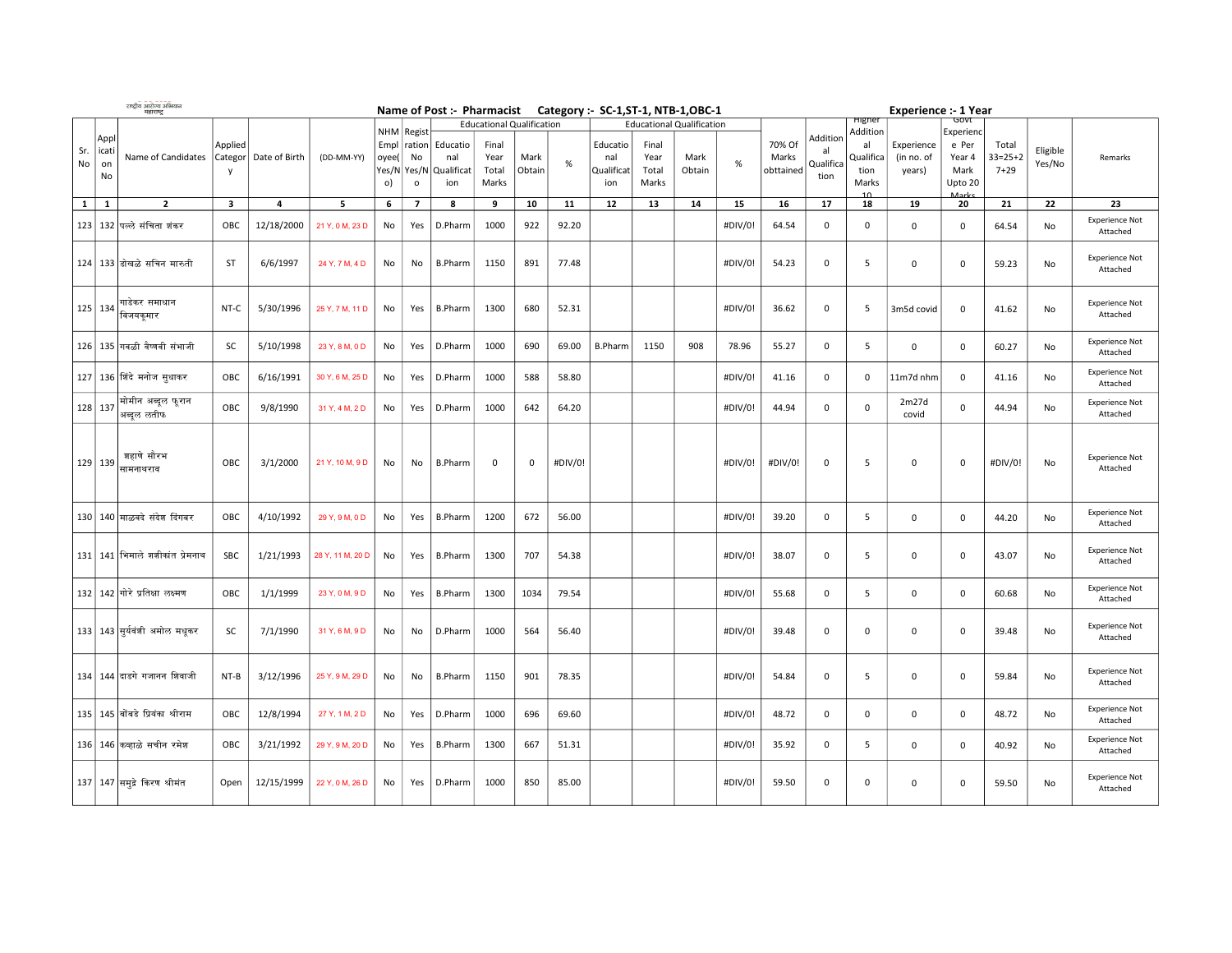|              | राष्ट्रीय आरोज्य अभियान<br>महाराष्ट्र<br>Name of Post: Pharmacist Category: SC-1, ST-1, NTB-1, OBC-1 |                                     |                         |               |                  |                                    |                                            |                                            |                                                                     |                |         |                                      |                                                                     |                |         |                              |                                     |                                                             | Experience :- 1 Year               |                                                                 |                                    |                    |                                   |
|--------------|------------------------------------------------------------------------------------------------------|-------------------------------------|-------------------------|---------------|------------------|------------------------------------|--------------------------------------------|--------------------------------------------|---------------------------------------------------------------------|----------------|---------|--------------------------------------|---------------------------------------------------------------------|----------------|---------|------------------------------|-------------------------------------|-------------------------------------------------------------|------------------------------------|-----------------------------------------------------------------|------------------------------------|--------------------|-----------------------------------|
| Sr.<br>No    | Appl<br>icati<br>on<br>No                                                                            | Name of Candidates                  | Applied<br>Categor<br>y | Date of Birth | (DD-MM-YY)       | Empl<br>oyee(<br>Yes/N<br>$\circ)$ | NHM Regist<br>ration<br>No<br>$\mathsf{o}$ | Educatio<br>nal<br>Yes/N Qualificat<br>ion | <b>Educational Qualification</b><br>Final<br>Year<br>Total<br>Marks | Mark<br>Obtain | $\%$    | Educatio<br>nal<br>Qualificat<br>ion | <b>Educational Qualification</b><br>Final<br>Year<br>Total<br>Marks | Mark<br>Obtain | $\%$    | 70% Of<br>Marks<br>obttained | Addition<br>al<br>Qualifica<br>tion | mgner<br>Addition<br>al<br>Qualifica<br>tion<br>Marks<br>10 | Experience<br>(in no. of<br>years) | ততথ<br>Experienc<br>e Per<br>Year 4<br>Mark<br>Upto 20<br>Marks | Total<br>$33 = 25 + 2$<br>$7 + 29$ | Eligible<br>Yes/No | Remarks                           |
| $\mathbf{1}$ | $\mathbf{1}$                                                                                         | $\overline{2}$                      | 3                       | 4             | 5                | 6                                  | $\overline{7}$                             | 8                                          | 9                                                                   | 10             | 11      | 12                                   | 13                                                                  | 14             | 15      | 16                           | 17                                  | 18                                                          | 19                                 | 20                                                              | 21                                 | 22                 | 23                                |
|              |                                                                                                      | 138   148  नागरगोजे नेताजी ज्ञानोबा | OBC                     | 6/10/1993     | 28 Y, 7 M, 0 D   | No                                 | Yes                                        | <b>B.Pharm</b>                             | 1300                                                                | 841            | 64.69   |                                      |                                                                     |                | #DIV/0! | 45.28                        | M.Pharm                             | 10                                                          | 0                                  | $\mathsf 0$                                                     | 55.28                              | No                 | <b>Experience Not</b><br>Attached |
|              |                                                                                                      | 139   149  पांचाळ परमेश्वर गंगाधर   | NT-B                    | 3/15/2001     | 20 Y, 9 M, 26 D  | No                                 | No                                         | D.Pharm                                    | 1000                                                                | 901            | 90.10   |                                      |                                                                     |                | #DIV/0! | 63.07                        | 0                                   | 0                                                           | 0                                  | 0                                                               | 63.07                              | No                 | <b>Experience Not</b><br>Attached |
|              |                                                                                                      | 140   150   मूंडे अनंत जिवन         | Open                    | 4/5/1997      | 24 Y, 9 M, 5 D   | No                                 | Yes                                        | D.Pharm                                    | 1000                                                                | 662            | 66.20   |                                      |                                                                     |                | #DIV/0! | 46.34                        | 0                                   | 0                                                           | 0                                  | $\mathbf 0$                                                     | 46.34                              | No                 | <b>Experience Not</b><br>Attached |
|              |                                                                                                      | 141   151  काळे नेहा लक्ष्मण        | OBC                     | 6/12/1996     | 25 Y, 6 M, 29 D  | No                                 | No                                         | D.Pharm                                    | 500                                                                 | 329            | 65.80   |                                      |                                                                     |                | #DIV/0! | 46.06                        | 0                                   | 0                                                           | 0                                  | 0                                                               | 46.06                              | No                 | <b>Experience Not</b><br>Attached |
|              |                                                                                                      | 142   152   मठपती आनंद शिवलिंग      | OBC                     | 7/1/2000      | 21 Y, 6 M, 9 D   | No                                 | Yes                                        | D.Pharm                                    | 1000                                                                | 871            | 87.10   |                                      |                                                                     |                | #DIV/0! | 60.97                        | 0                                   | $\mathbf 0$                                                 | 0                                  | $\mathbf 0$                                                     | 60.97                              | No                 | <b>Experience Not</b><br>Attached |
|              |                                                                                                      | 143   153 सोळूंके विशाल नारायण      | Maratha                 | 5/5/1984      | 37 Y, 8 M, 5 D   | No                                 | Yes                                        | D.Pharm                                    | 1000                                                                | 514            | 51.40   | <b>B.Pharm</b>                       | 1300                                                                | 808            | 62.15   | 43.51                        | 0                                   | 5                                                           | 0                                  | $\mathbf 0$                                                     | 48.51                              | No                 | <b>Experience Not</b><br>Attached |
|              |                                                                                                      | 144   154  वैष्णव दिपक अरुणदास      | Bairagi                 | 10/10/1980    | 41 Y, 3 M, 0 D   | No                                 | Yes                                        | D.Pharm                                    | 1000                                                                | 590            | 59.00   |                                      |                                                                     |                | #DIV/0! | 41.30                        | 0                                   | 0                                                           | 0                                  | $\mathbf 0$                                                     | 41.30                              | No                 | <b>Experience Not</b><br>Attached |
|              |                                                                                                      | 145   155 दहिवाडे स्वरांजली गणपत    | ST                      | 11/27/1999    | 22 Y, 1 M, 14 D  | No                                 | Yes                                        | D.Pharm                                    | 1000                                                                | 686            | 68.60   |                                      |                                                                     |                | #DIV/0! | 48.02                        | 0                                   | 0                                                           | 3m28 nhm                           | 0                                                               | 48.02                              | No                 | <b>Experience Not</b><br>Attached |
| 146 156      |                                                                                                      | जाजनूरकर सुप्रिया<br>सिताराम        | SC                      | 1/11/1991     | 30 Y, 11 M, 30 D | No                                 | Yes                                        | D.Pharm                                    | 1000                                                                | 531            | 53.10   |                                      |                                                                     |                | #DIV/0! | 37.17                        | 0                                   | 0                                                           | 0                                  | 0                                                               | 37.17                              | No                 | <b>Experience Not</b><br>Attached |
|              |                                                                                                      | 147   157  पावरा कांतीलाल नाहऱ्या   | ST                      | 6/5/1995      | 26 Y, 7 M, 5 D   | No                                 | Yes                                        | <b>B.Pharm</b>                             | $\sim$                                                              |                | #VALUE! |                                      |                                                                     |                | #DIV/0! | #VALUE!                      | M.Pharm                             | 10                                                          | 0                                  | 0                                                               | #VALUE!                            | No                 | <b>Experience Not</b><br>Attached |
|              |                                                                                                      | 148   158 कोदळीकर सम्राट नागनाथ     | SC                      | 4/17/2000     | 21 Y, 8 M, 24 D  | No                                 | No                                         | D.Pharm                                    | 1000                                                                | 729            | 72.90   |                                      |                                                                     |                | #DIV/0! | 51.03                        | 0                                   | 0                                                           | 0                                  | $\mathsf 0$                                                     | 51.03                              | No                 | <b>Experience Not</b><br>Attached |
|              |                                                                                                      | 149   159  तामसकर नागेश दत्ता       | NT-B                    | 8/1/1995      | 26 Y, 5 M, 9 D   | No                                 | Yes                                        | D.Pharm                                    | 1000                                                                | 606            | 60.60   | <b>B.Pharm</b>                       | 1300                                                                | 933            | 71.77   | 50.24                        | 0                                   | 5                                                           | 0                                  | 0                                                               | 55.24                              | No                 | <b>Experience Not</b><br>Attached |
|              |                                                                                                      | 150   161  नखाते अंकोश आनंदराव      | ST                      | 7/17/1995     | 26 Y, 5 M, 24 D  | No                                 | Yes                                        | D.Pharm                                    | 1000                                                                | 749            | 74.90   |                                      |                                                                     |                | #DIV/0! | 52.43                        | 0                                   | 0                                                           | 0                                  | 0                                                               | 52.43                              | No                 | <b>Experience Not</b><br>Attached |
| 151 162      |                                                                                                      | गंदलेपवाड नवनाथ<br>रामराव           | $NT-B$                  | 7/15/1995     | 26 Y, 5 M, 26 D  | No                                 | Yes                                        | D.Pharm                                    | 1000                                                                | 554            | 55.40   |                                      |                                                                     |                | #DIV/0! | 38.78                        | 0                                   | $\mathbf 0$                                                 | 0                                  | $\mathbf 0$                                                     | 38.78                              | No                 | <b>Experience Not</b><br>Attached |